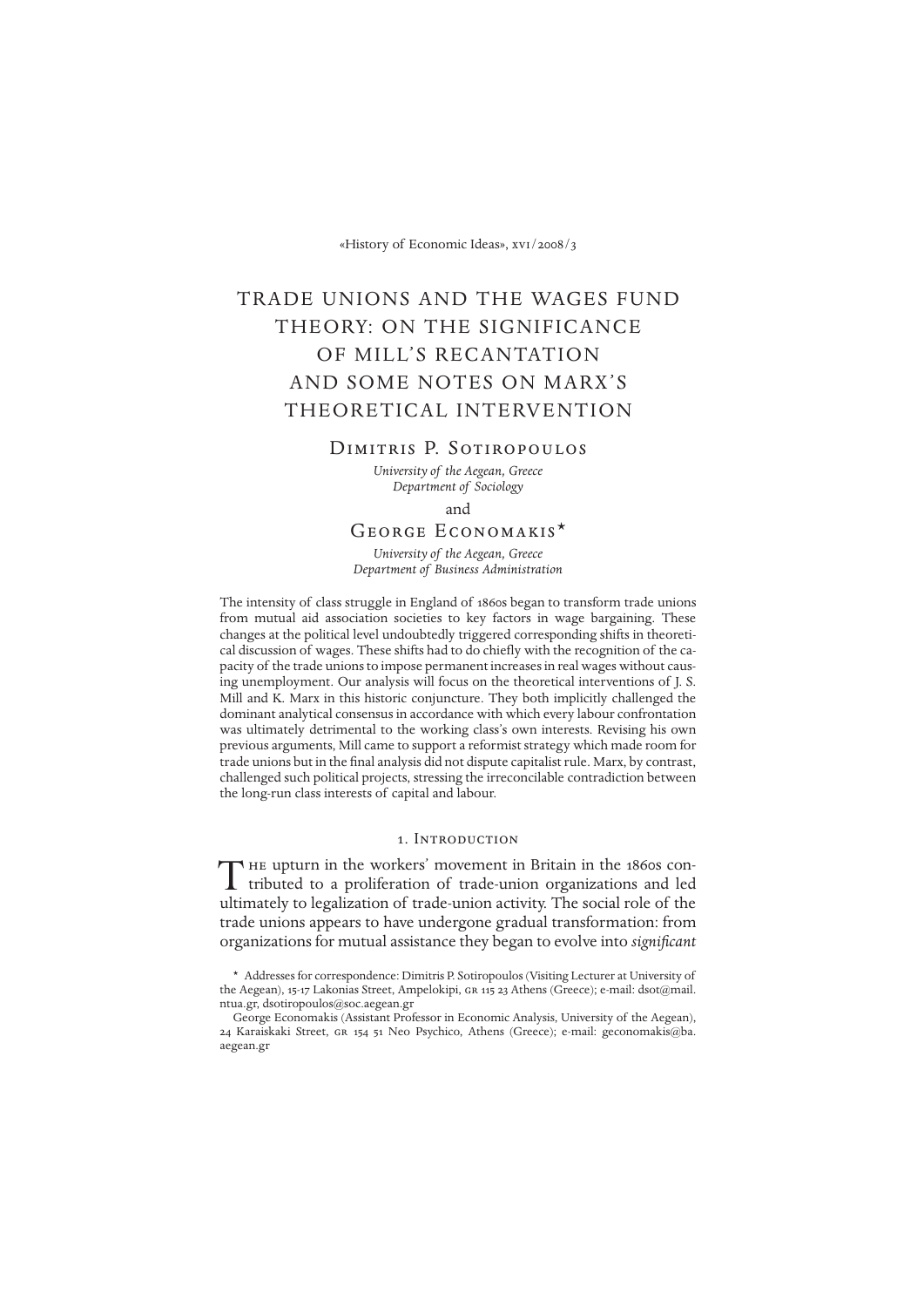*factors in bargaining* (Breit 1967, 513; Hobsbawm 1996 [1975], 113-114; Schumpeter 1994 [1954], 759-760; Biagini 1987).

These changes at the political level had important repercussions for theoretical discussion on wages. Worth a specific mention is the fact that during the 1860s two different *political strategies* developed within the workers' movement, represented – arguably – at the *theoretical level* by the interventions of Karl Marx and John Stuart Mill (henceforth 'Mill'). The present paper seeks first and foremost, with the two abovementioned writers (in no way fortuitously) as a basic point of reference, to explore the terrain underlying the shifts in the theoretical discussion.

These interventions (among others, obviously) constitute a *break* with the dominant ideological consensus against trade union action. According to this consensus every demand by workers is seen as in the final analysis contrary to the interests of the working class itself. There were two *basic* arguments to support such a perspective. In accordance with the first, which emerges (though not without qualification) from within the work of Ricardo himself, every increase in real wages above the level of subsistence tends to be nullified by a corresponding increase in population. From this viewpoint trade union activity appears – to say the least – ineffectual. The second argument was linked to the 'rigid' or 'vulgar' version of the wages fund theory, which portrayed the material fund of the commodity wages as *prima facie* invariable or inflexible as against workers' demands.

In his *Principles*, despite having *partially* rejected the rigid variant of the wages fund theory, Mill was explicitly negative in his attitude towards any claim-oriented activity of trade unions. Traces of the antisyndicalist argumentation employed at an earlier date by Ricardo do indeed survive in his work. Though the wages fund was treated as modifiable (particularly if allowance were made for state mediation), he himself basically believed that trade union demands would lead not to an increase but to a reduction in individual wages. It was precisely this point that he felt obliged to reassess in his 'recantation' of 1869. In contrast to what is usually claimed in the relevant secondary literature, this shift in Mill's views definitely had theoretical *content* and *motivation.* As befitted the new political conjuncture, there was clear acknowledgement of a bargaining role for trade unions. For the first time a *reformist trade union strategy* was openly advocated which nevertheless, in the final analysis, did not go so far as to challenge capitalist power.

Marx, on the other hand, as leading figure within the First International, was not content merely to demonstrate the capacity of trade unions to secure income redistribution. Emphasising the irreconcilable character of the conflict between the long-run class interests of capital and labour, he considered that in the particular historical circumstances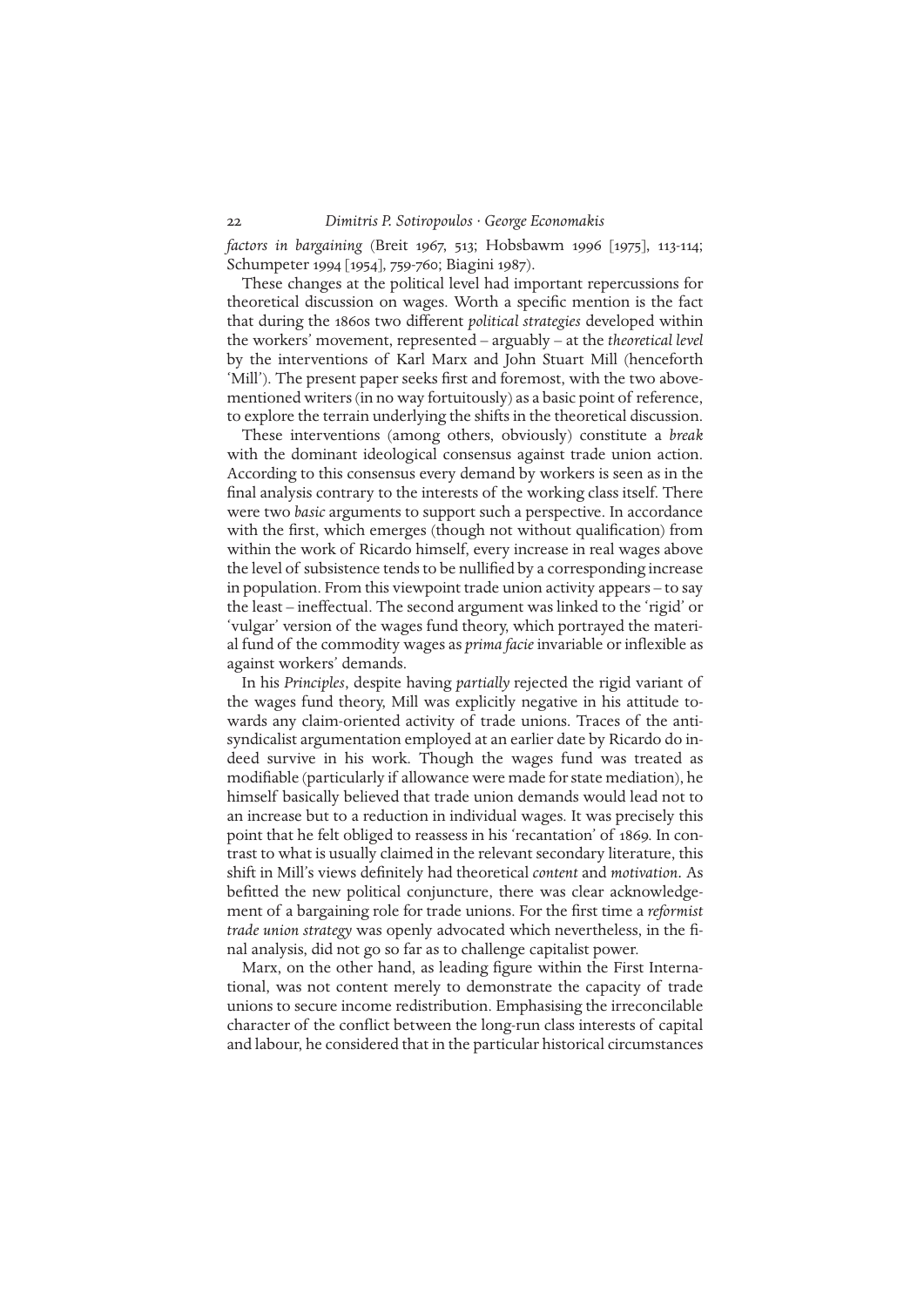*On Mill's Recantation and Some Notes on Marx's Theoretical Intervention* 23 the trade unions should also function as *organizational centres* of the workers' political struggle against capitalist political power.

The present paper is structured as follows. In section two we undertake a critical mapping of basic theses of Classical Political Economy, starting from Ricardo's wages theory and focusing specifically on Mill's wages fund theory. In section three we investigate the reasons for the sudden change of climate *vis-à-vis* the wages fund theory, with special emphasis on Mill's famous recantation. In section four we examine Marx's related intervention at this conjuncture, in particular his theoretical critique of the anti-syndicalist theories of the classical school. In the epilogue we shall summarize our conclusions.

2. From Ricardian Theory of Wages to Wages Fund Theory: The Classical 'Reaction' Against Trade Unionism

# 2. 1*. Questions on the Ricardian Theory of Wages*

According to Ricardo (1984 [1817], 52) «[l]abour […] has its natural and its market price». While the natural price of labour is «that price which is necessary to enable the labourers, one with another to subsist and to perpetuate their race, without either increase or diminution […] [t]he market price of labour is the price which is really paid for it, from the natural operation of the proportion of the supply to the demand; labour is dear when it is scarce and cheap when it is plentiful» (*ibidem*, 52-53). The supply of labour depends on the magnitude of the population, its growth rate being determined by a (Malthusian) population principle. Demand for labour is in turn a factor of capital accumulation. It is, in other words, dependent on the rate of capital growth. The natural price of labour is the (long-run) centre of gravity in labour pricing, ensuring stability of population.<sup>1</sup> The short-run market price oscillates around it, tending always to conform to it (see Ricardo, *ibidem*, 53).

In the process of capitalist development or, as Ricardo expresses it, «[i]n the natural advance of society»,<sup>2</sup> «the wages of labour will have a tendency to fall».

As population increases, these necessaries [the commodities on which the wages are expended] will be constantly rising in price, because more labour will be necessary to produce them [due to diminishing returns of the soil]. If then the money wages of labour should fall, whilst every commodity on which the wages of labour were expended rose, the labourer would be doubly affected, and would be soon totally de-

<sup>&</sup>lt;sup>1</sup> According to ROWTHORN 1984 [1980], 185, in Ricardo's schema «[w]hen wages are exactly at the natural level, the population is stationary and the workforce is just replaced from one generation to the next».

<sup>2</sup> Nature advance of society, which leads it (in the «longer run») to the «stationary state» (see Rowthorn 1984 [1980], 188 ff.).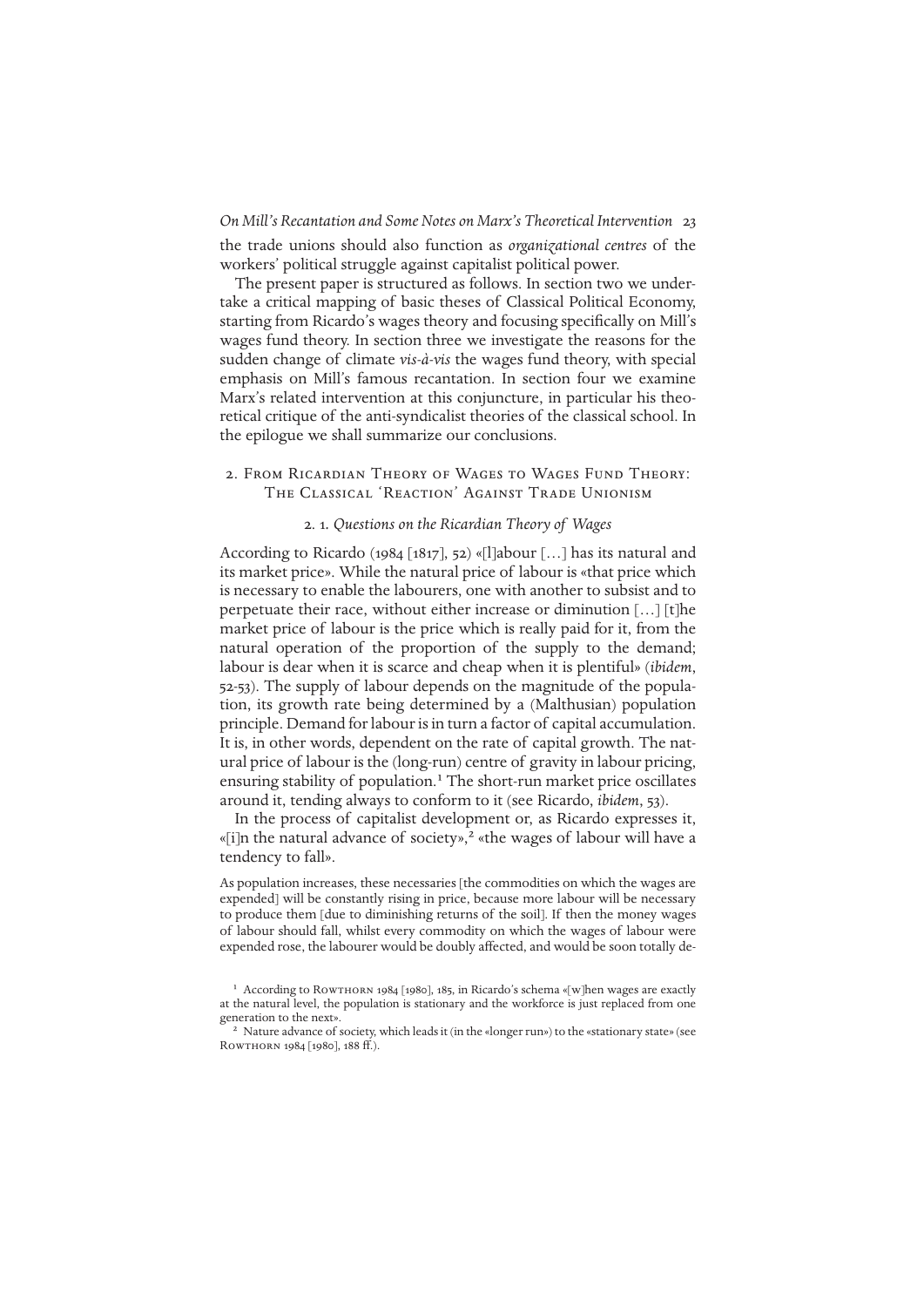prived of subsistence. Instead, therefore, of the money wages of labour falling, they would rise; but they would not rise sufficiently to enable the labourer to purchase as many comforts and necessaries as he did before the rise in the price of those commodities.

(*ibidem*, 57)

Many points of Ricardo theses on wages are theoretically vague. The following is a brief review of some of them.

One preliminary question has to do with the *content* of the natural price of labour. Is it «a *physiological minimum*» or «a *cultural minimum*» (Rubin 1989 [1929], 280 ff.)? In other words, what is the content of Ricardo's «subsistence wage assumption»? (Hollander 1983, 314 ff.). Is the reference to a subsistence level *biological* or *cultural*? Ricardo (1984 [1817], 54-55) writes in this connection: «It is not to be understood that the natural price of labour, estimated even in food and necessaries, is absolutely fixed and constant. It varies at different times in the same country, and very materially differs in different countries. It essentially depends on the habits of the people». The long-run real price of labour (*i.e.* the natural price of labour) *is thus determined by the cultural status* of the different stages in the development of a society or country and of different societies or countries (the habits of people at different times and places). What Ricardo is suggesting here is an *extra-economic* or *exogenous* determination of natural real wages, *i.e.* a determination *independent* of purely economic factors (or variables).<sup>1</sup>

If Ricardo's reference is to a cultural minimum, *i.e.* a cultural subsistence level, one issue to be clarified is how the (Malthusian) principle exerts its influence on population, or in other words on the supply of labour?

One possible answer is that the (Malthusian) population principle itself includes a cultural element. According to Stigler (1956, 190), «Malthus is reasonably clear that usually it [the level of subsistence of the masses] is a cultural minimum, well above the biological minimum». Ricardo (1984 [1817], 55, 57) was aware of this dimension of the «law» of population when he wrote: «An English labourer would consider his wages under their natural rate, and too scanty to support a family, if they enable him to purchase no other food than potatoes, and to live in no better habitation than a mud cabin […]. The friends of humanity cannot but wish that in all countries the labouring classes should have a taste for comforts and enjoyments, and that they should be stim-

<sup>&</sup>lt;sup>1</sup> This point has been made in the relevant secondary literature, *e.g.* see GAREGNANI 1983, 1984; Bharadwaj 1978. According to characteristic comment by Harcourt 1972, 2, the theory of distribution in classical fashion, in the tradition especially of Ricardo, *precedes* in context and priority the theory of value. On the theoretical subject of internal-external (economic) determinations see also MANDEL 1980.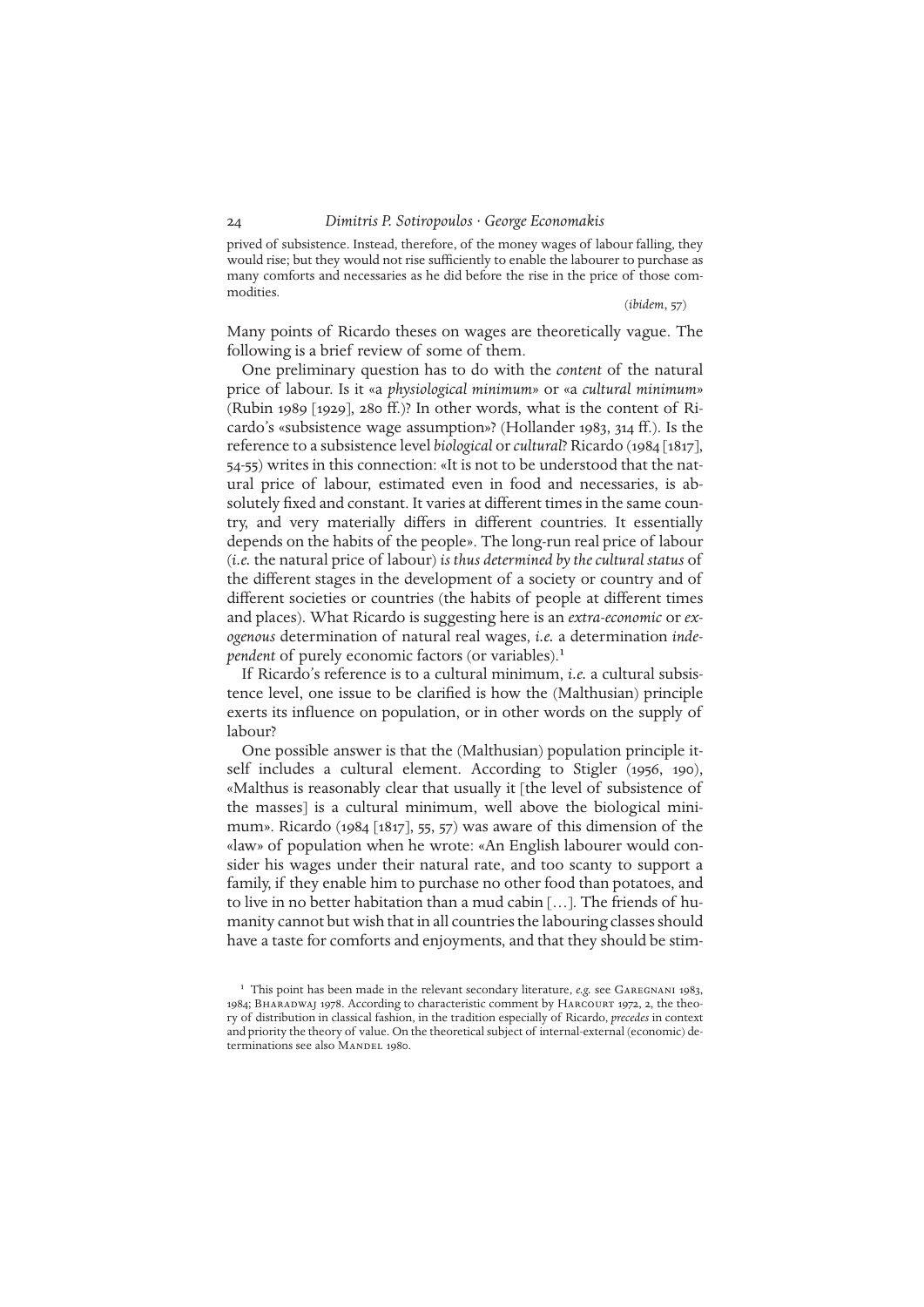*On Mill's Recantation and Some Notes on Marx's Theoretical Intervention* 25 ulated by all legal means in their exertions to produce them. There cannot be a better security against a superabundant population».

But how could this notion of a cultural minimum for the wages of labour be reconciled with the Ricardian thesis of real wages falling (deterioration of the standards of labourers' living) in the course of capitalist development as population increases and «land of an inferior quality, or less advantageously situated, is called into cultivation» (*ibidem*, 35)? Our view is that a theoretical question definitely arises here, because if the natural price of labour is governed by a cultural minimum and the population principle incorporates a cultural element, the natural price of labour will not be regulated by the size of population but will in fact regulate it.

According to Rubin (1989 [1929], 279, 281, 283) Ricardo «usually forgets these qualifications» (of cultural factors qualifying the physiological element), tending in fact to persist with the suggestion of a physiological minimum (functioning as an «iron law»),<sup>1</sup> by virtue of which the (real) wages of labour have the tendency in the longer run (that is in the process of capitalist development or in its stationary state) to be held down to a physiological minimum. In this way, real wages are *ultimately* an «outcome» of the internal logic of a cohesive system grounded «in the workings of natural laws: the 'physico-chemical' *law of diminishing fertility of the soil*, and the 'biological' *law of population*», *i.e.* the vulgar biological aspect of the population principle (also see Mandel 1971).<sup>2</sup>

Be that as it may, Ricardo's theoretical schema for the wages of labour incorporates two theoretical notions of the natural real price of labour, namely the one positing a cultural minimum (*long run* period) and the one positing a physiological minimum (*longer run* period).3 The former makes cautious overtures to *class struggle* as being among the factors determining wage levels in the long run (establishing a cultural minimum). It introduces class struggle – Ricardo gave qualified acceptance to such conceptions – to the extent of assigning it a role among the *extra-economic* (cultural) determinations of natural real wages, prescribing a cultural minimum and transforming it into a *political* minimum, which in turn exercises a determinate influence on people's habits. The popula-

<sup>1</sup> The proposition that «wages would be forced down to their physiological minimum [...] was later popularized by Ferdinand Lassalle as the notorious 'iron law of wages'» (Rowthorn 1984 [1980], 194).

<sup>2</sup> The overall Ricardian conception of the process of the capitalist development («natural tendency of profits to fall» – arrest of «all accumulation» of capital – and the terminal stationary state) is actually based on these natural laws (RICARDO 1984 [1817], 64 ff.; see also RUBIN 1989  $[1929]$ , 279 ff.).

We agree with ROWTHORN 1984 [1980], 189-191 that Ricardo's theoretical schema could stand without the assumptions that confine his theory to a «rigidly fixed […] unchanging subsistence minimum». We do not however intend to review the validity of this argument in the present paper.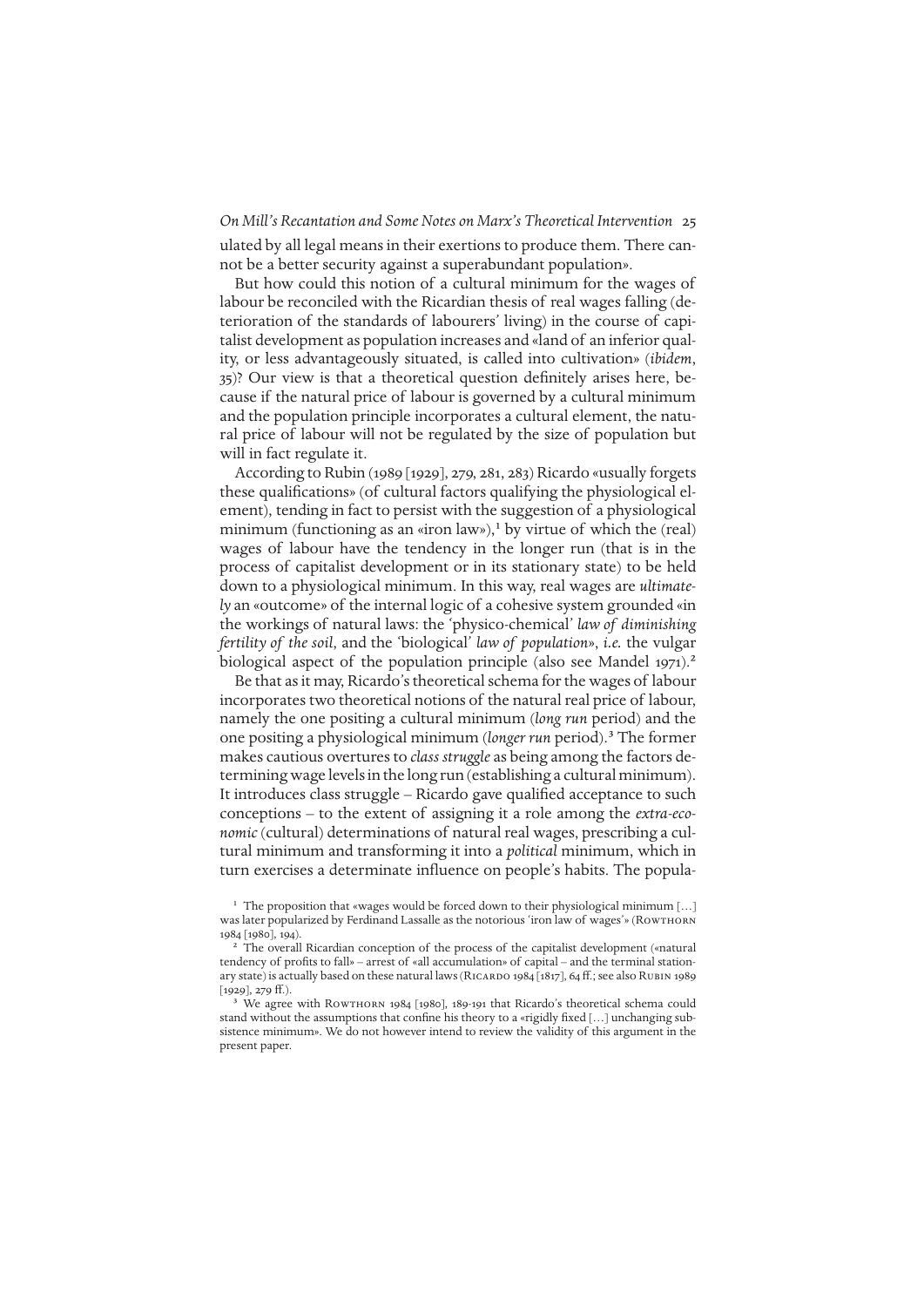tion principle here functions as a means for preserving the long-term equilibrium of natural real wages, which thus become an exogenously predefined cultural-political centre of gravity. This makes it possible for there to be different long-term levels of the natural price of labour as a result of the correlations of power between capital and labour.<sup>1</sup>

From the outset Ricardo's second theoretical conception totally precludes the possibility of class struggle determining the wages of labour (the physiological minimum). Workers' real wages in the *longer run* are determined from within a closed system as an exclusive outcome of the action of autonomous variables, impenetrable to class struggle: *natural laws*. Any practice benefiting workers (such as trade union organization), any legislation favouring the labouring class, is futile, simply because the population principle (in its strictly biological manifestations) ensures imposition of a biologically determined center of gravity of labour price, unaffected by class struggle<sup>2</sup> (also see Rubin 1989 [1929], 280-282). Ricardo (1984 [1817], 61) writes:

These, then, are the laws by which wages are regulated, and by which the happiness of far the greatest part of every community is governed. Like all other contracts,

<sup>&</sup>lt;sup>1</sup> According to STIRATI 1994, 50 ff., 81 ff., 147 ff., the possibility of the existence of different natural wages also emerges from Smithian analysis. This is a case «of persistent changes in proportion between the demand for labour and the population, which Smith associates with different trends of the economy: whether it is stationary, declining, or growing rapidly. In this case changes in that proportion are linked with structural aspects of the economic system» which «have a non-transitory influence on the bargaining position of the workers» and «will affect [thus] the natural wage». In a situation of rapid economic growth, real wages rise to levels above those of biological subsistence (Smith 1981 [1776], i.viii.16-17, 22-23 – also see Stirati, *ibidem*). In Smith's theoretical schema «the natural wage is a center of gravitation […] while subsistence consumption represents the minimum level for the natural wage at a given time and place» (Stirati, *ibidem*, 83). On the basis of the Smithian theory of wages, Stirati (*ibidem*, 149 ff.) goes on to propose a very interesting «translation of Ricardo theory into Smith's terminology» in the framework of which she employs Ricardian analysis to deduce different long-run natural wages. According then to this «translation» from a (previous) natural wage to the real market wage could be a lasting «deviation» which «is caused by a changed proportion between population» (that is the supply of labour) «and the demand for labour. […] [T]his cause of wage variation has a certain persistence because of the slowness and uncertainty of the population adjustment mechanisms which […] must intervene to correct the imbalance between employment and population». These «lasting changes in supply/demand ratio» thus lead in the long run «to changes in the natural wage» (see *ibid*em, 150-151).

<sup>2</sup> Before and during these «early phases» of the industrial revolution (*i.e.* at the time that Ricardo was writing his works) «organised unions hardly [...] existed in the trades» (HOBSBAWM 1952, 59). Contradictory pictures of the labour movement («desperate revolt and retreat, so familiar from 1815-1848»: *ibidem*, 57) permeate Ricardo's writings and are crystallized in the variety of ways he apprehends the mode of formation of workers' wages. Realizing the hopelessness of labour resistance to the masters' objective of reducing wages to starvation level, Ricardo theorized it as the deterministic consequence of a natural law. Moreover, taking into account that the time between the appearance of Ricardo's theory and that of Smith was a period of deterioration in the social and economic status of the working class (Rubin 1989 [1929], 226), it is perhaps not difficult to understand why Ricardo was «more pessimistic than Smith was» (Stirati 1994, 151) about the tendencies in real wages (also see Rubin, *ibidem*, 205; Brew-ER 2002, 363-364).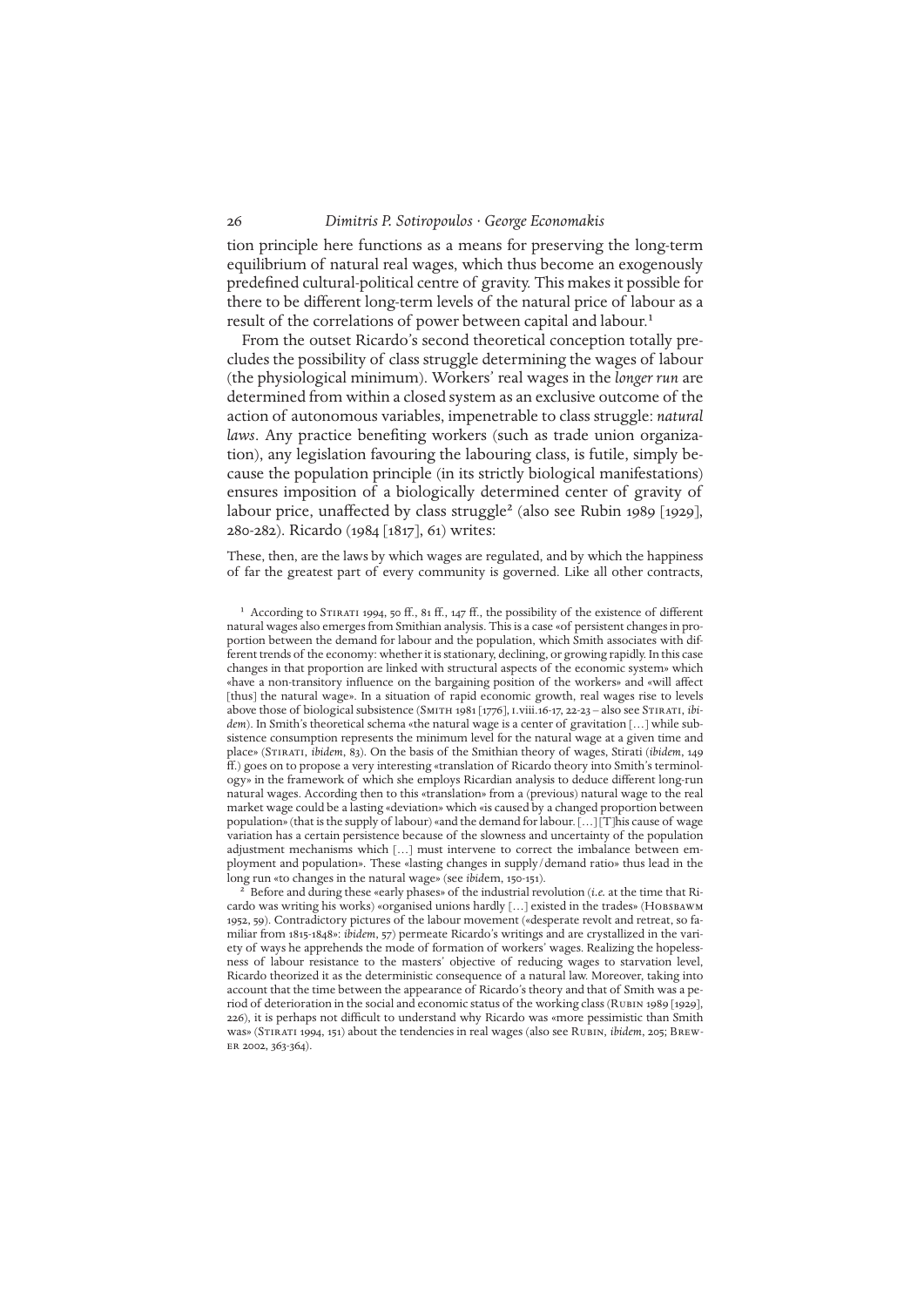wages should be left to the fair and free competition of the market, and should never be controlled by the interference of the legislature.

Thus Ricardo (like Smith)<sup>1</sup> did not recognise in his *Principles* any capacity of trade unions action to improve labourers' income.

# 2. 2. *The General Theoretical Framework of the Wages Fund Theory and Aspects of Mill's Specific Approach in his* Principles

The different variants of the wages fund theory were the central argument around which the conception of distribution was organized in post-Ricardian classical analyses. This theoretical approach is given its first comprehensive form in the works of James Mill and McCulloch (Rubin 1989 [1929], 205, 313; Schumpeter 1994 [1954], 667; Forget 1992, 35; see also Stirati 1994, 177-179 and 1999, 204-207). As a theory of supply and demand it represents a considerable theoretical retreat from the Ricardian theory of wages because of its abandonment of any search for a center of gravity for wages.

Different formulations of the wages fund theory have been put forward by its various exponents (*e.g.* Stirati 1994, 1999) but a full discussion of this point is beyond the scope of this paper. Here we are going to focus on some aspects of Mill's peculiar argumentation. Davanzati (2002) has provided a brief but comprehensive analysis of the internal inconsistencies and the lack of realism of the wages fund theory.

A number of contemporary analyses perpetuate an assertion that Mill addressed to James Mill and McCulloch, putting forward a variant of the wages fund theory in *real terms* within a simplified model that portrays overall social production as taking place in *discrete* production periods (see, for example, Ekelund 1976, Ekelund and Kordsmeier 1991 [1981], West and Hafer 1991 [1978], Negishi 1985). In such a model the wages fund (*i.e.*, the demand for labour) comprises the total amount of consumer goods that can sustain labour in the given production period, a sum that is determined in the course of the previous period. Wage goods are represented as something *entirely separate* from luxury goods. If the given material fund of wages is distributed between a certain number of

<sup>&</sup>lt;sup>1</sup> If Ricardo's pessimistic view of the capacity of trade union action to achieve income benefits for the working class reflected a similar pessimism about the prospects for capitalist development in the longer run, Smith's doubts about the usefulness of trade unions action on the contrary derived from institutional factors, namely the context of capitalist class domination (SMITH 1981 [1776], I.viii.13, also see below, section 3. 2.). Within this context of class domination, in his *Wealth of Nations*, as we have already seen above, Smith attributed the fate of labourers to the weakness of their spontaneously emerging bargaining power in relation to the variety of conditions prevailing on the labour market as a result of similarly diverse trends in the economy (stationary, declining, or growing rapidly) (*ibidem*, i.viii). On this subject also see STIRATI 1994, 50 ff. We will return below to some other related aspects of the Smithian 'bargaining' argument.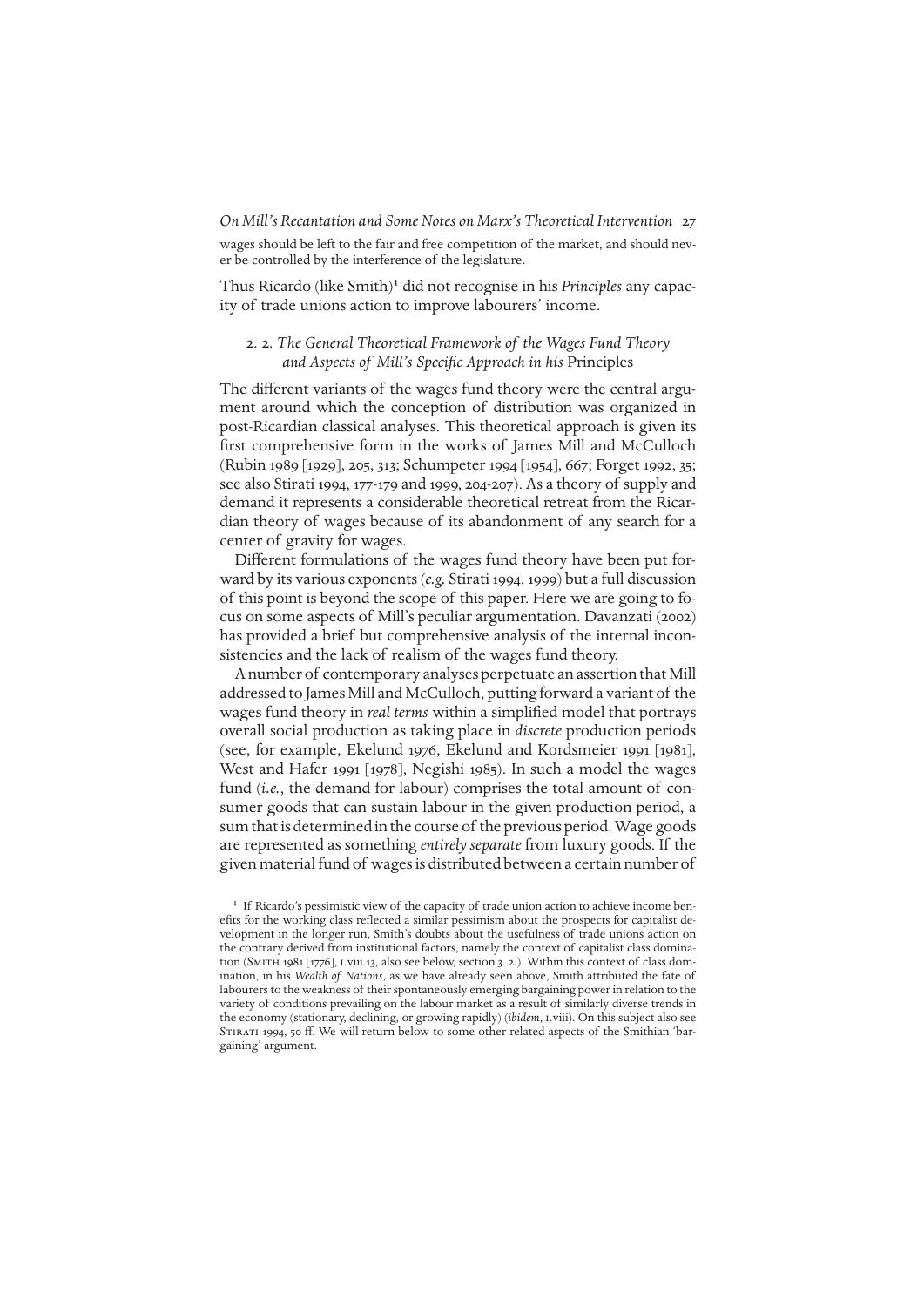existing labourers (*i.e.*, the supply of labour) real wages will be *endogenously* determined. Although the supply of wage goods is *stable*throughout the specific production period, it could not remain unchanged indefinitely. In the long run it will follow the dynamic of capital accumulation in accordance with the investment (saving) choices of capitalists (Schumpeter 1994 [1954], 666; Breit 1967, 510; Ekelund 1976, 78).

If we accept the preceding problematic we inevitably reach the following conclusion: an *inflexible distributional relationship* is imposed between capital and labour. The wages fund, as a natural supply of commodities, is at every moment strictly ordered outside of every institutional and social determination. Real wages can improve only insofar as fewer workers share the same wages fund. There can thus be no wage rises for workers as a whole. A permanent increase in wages would put a section of the labour force out of employment. In the long run the wages fund can only increase through *voluntary* investment by capitalists (*i.e.*, decisions to increase savings). Once capitalists make their decisions on the structure of capitalist accumulation (savings), the magnitude of the wages fund is rigorously prescribed and labourers must indisputably come to terms with these strictly predetermined limitations. This was the 'rigid' or 'vulgar' version of the wages fund theory, the central argument evoked by the capitalist class to justify its opposition to the demands of workers (Biagini 1987; Clements 1961, 95-96; Ekelund 1976, 67-69; West and Hafer 1991 [1978], 148; Davanzati 2002, 467; Stirati 1994, 1999).<sup>1</sup>

It has frequently been noted that although Mill typically fails to make it clear whether the wages fund is comprised of commodities or money, he evidently elaborates his argumentation in *monetary terms* (Hollander 1987, 220; Forget 1992, 39; Breit 1967, 522). This conclusion is reinforced by his own related formulations, in which the term 'wages' «of course» denotes «money wages» (1976 [1871], II.xi. $\S$ 2). There nevertheless remains an ambiguity which for an entire century after Smith, according to Taussig (1968 [1896], 145), continued to crop up in virtually all discussions on wages.

We cannot but agree with Forget (1992, 39) when she says that «by specifying the fund in monetary terms» Mill succeeds in placing emphasis on its *flexibility*. When workers are paid in money, the rigid distinction between wage goods and luxury goods no longer applies.<sup>2</sup> Even if wage goods are to be regarded as something separate from luxury goods, an

<sup>&</sup>lt;sup>1</sup> As we saw above, an exogenously (or else extra-economically) cultural-political centre of gravity of real wages *predefined* from class struggle could be extrapolated from Ricardian analysis. But in a way the wages fund theory implies the exact opposite. The total wages fund is now *predefined quite independently of class struggle*, thereafter (endogenously) determining real wages. <sup>2</sup> For a brief critique of this distinction see DAVANZATI 2002, 465.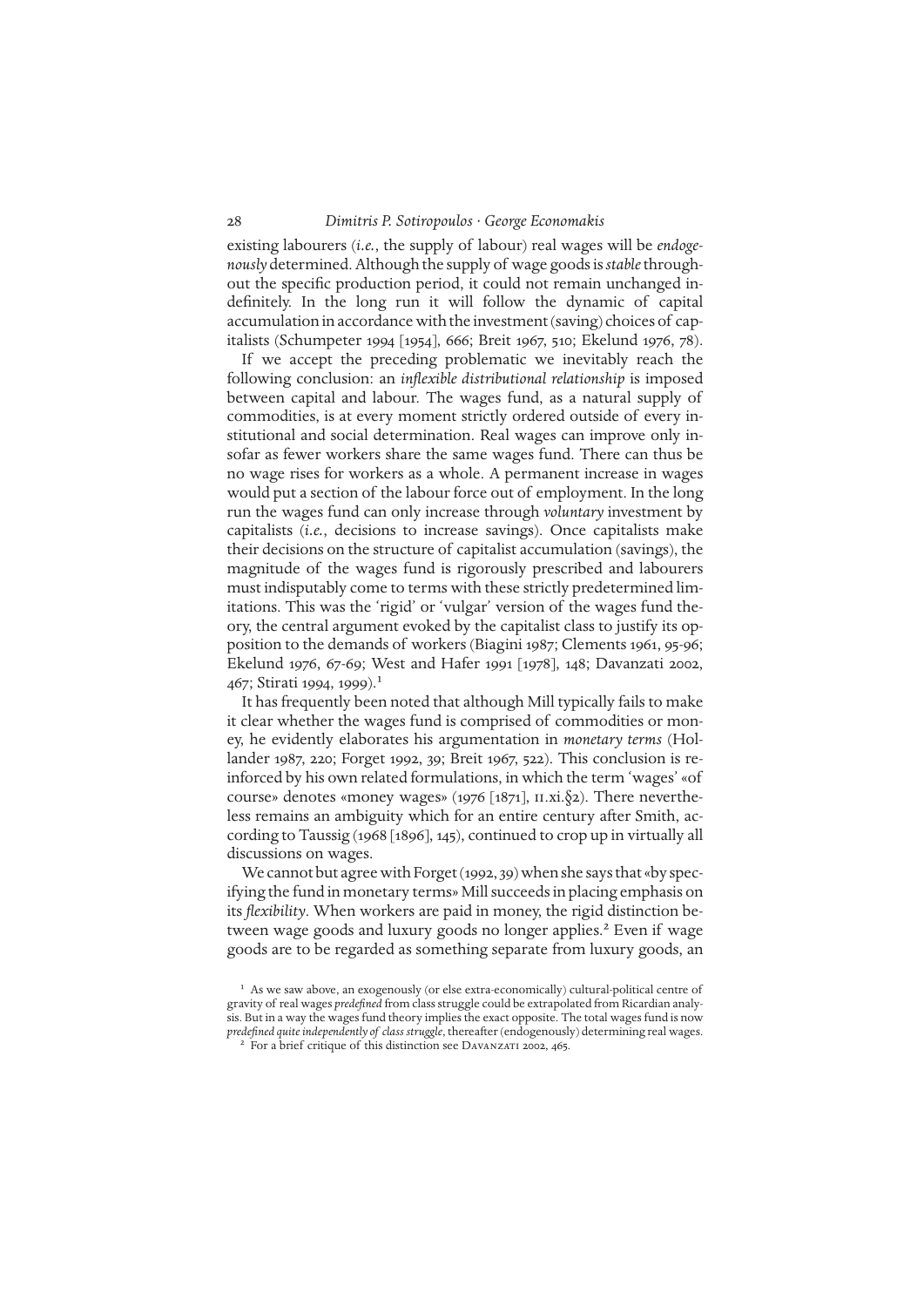increase in the monetary (wages) fund will soon generate a corresponding increase in the commodity (wages) fund. This is because if the workers are in a position to spend more, prices will go up and investments will be encouraged in the sector of wage goods (Forget, *ibidem*).

But although (notwithstanding the assertions of the 'rigid' or 'vulgar' version of the wages fund theory) this flexibility could in principle be thought to make possible a flexibility in relations of distribution and individual incomes, it is not utilized by Mill in his analysis in *Principles* to move the argument in such a direction. As we shall endeavour to demonstrate below, *the fate of the individual wage earner is sealed with or without increases in the monetary wages fund*, insofar as – in Mill's specific variant of the theory – he/she is subject to a *rigid law of population* (and by extension to activation of the so-called law of diminishing fertility of land). And given that this is the way things are, trade-union activity is, if not damaging, at least lacking in any beneficial dimension, unless it can succeed in thwarting the operation of precisely this law of population.

# 2. 3. *Mill's Argument on Trade Unions in* Principles*: Back to the Malthusian Population Principle*

The majority of economists and popularizing journalists of Mill's day were in the habit of regarding the wages fund theory as an inviolable natural law or, at the very least, as an obvious outcome of the application of common sense (see Clements 1961, 94-96; Breit 1967, 511; Rubin 1989 [1929], 313 ff.). Mill, of course, was more flexible in his analysis in *Principles*. His view was that above and beyond the wages fund theory there might possibly exist *alternative* institutional ways «for remodelling the relation between labourers and employers» (Mill 1976 [1871],  $II. xii.$  $\S_1$ ).

Mill's position *(ibidem, II.xii.*§1) is that one cannot exclude from discussion the contingency whereby through «law or opinion» and (why not) through trade union activity, higher real wages would be accomplished. This, however, would unfortunately involve a certain part of the existing working population being, or remaining, out of work (in Mill's own words: «some labourers are kept out of employment»: *ibidem*).

In Mill's analysis the wages fund can be interpreted as being a predetermined amount of savings, *set aside by decisions of the capitalists* for the support of labourers (Stirati 1999, 207). The abovementioned unemployment by this logic could only be eliminated through additional capital accumulation, *i.e.* additional capitalist savings. But the capitalists might not be willing cut down their consumption in favour of savings for the sake of pursuing such a project of investment. The *state* might then feel constrained to intervene in the distributive relations between capital and labour by introducing «compulsory saving», a «forced in-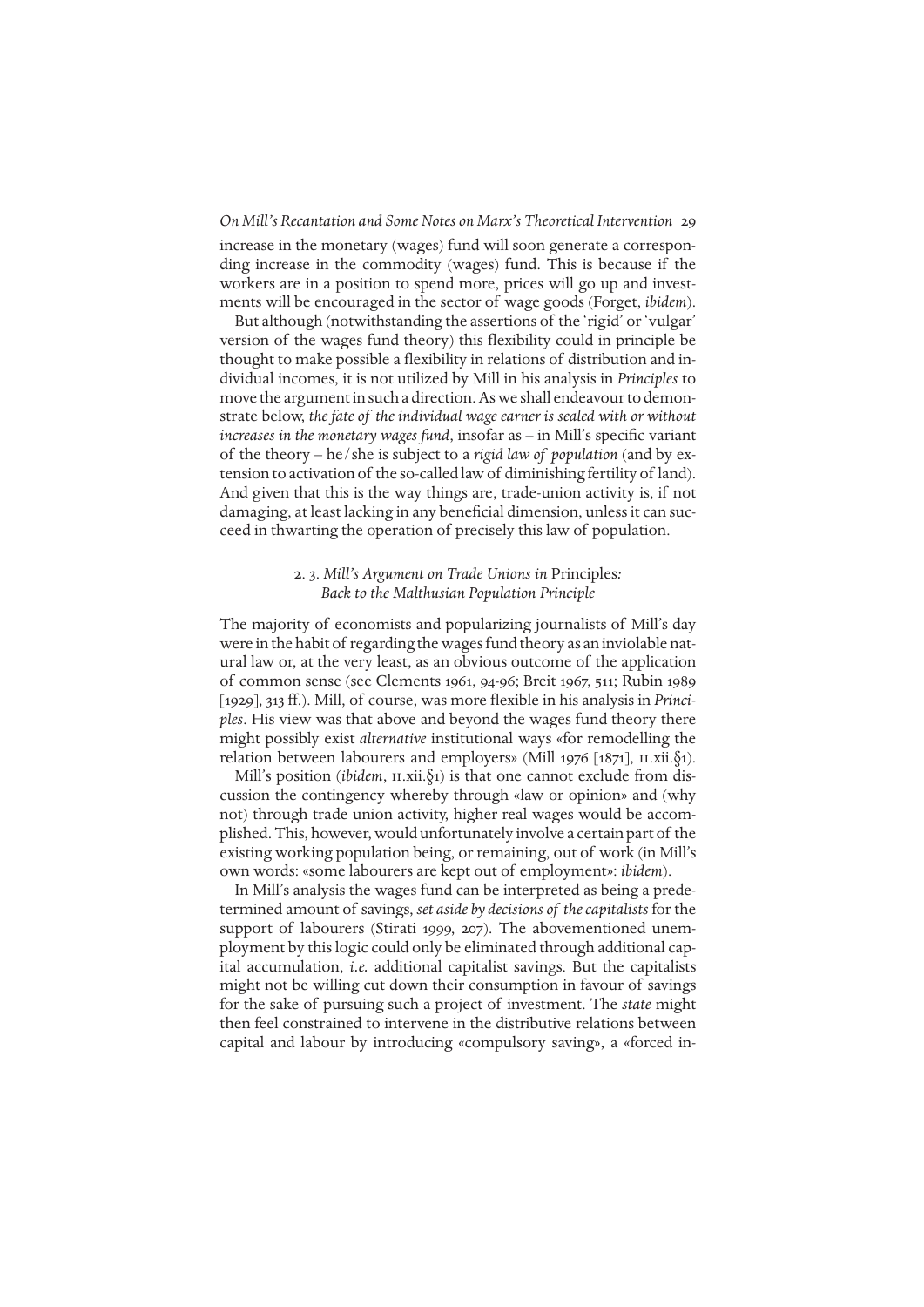crease of the wages fund» through imposition of additional taxes *on capitalist luxury consumption* («superfluities», Mill *ibidem*, ii.xii.§1, §2). In this way an *additional* capital fund would be raised which could restore full employment at a higher level of wages. Note that *the overall wages fund would (indirectly) become flexible as a result of state intervention via taxation.*

If the moral influence of opinion does not induce the rich to spare from their consumption enough to set all the poor to work at 'reasonable wages,' it is supposed to be incumbent on the state to lay on taxes for the purpose […]. The proportion between labour and the wages-fund would thus be modified to the advantage of the labourers, not by restrictions of population, but by an increase of capital. [...] Society mainly consists of those who live by bodily labour; and if society, that is if the labourers, lend their physical force to protect individuals in the enjoyment of superfluities, they are entitled to do so, and have always done so, with the reservation of a power to tax those superfluities for purposes of public utility; among which purposes the subsistence of the people is the foremost.

#### (Mill 1976 [1871], ii.xii.§1, §2)

Mill's reasoning is based on *two necessary presuppositions*, which he himself avoids elaborating in his text. *Firstly*, taxation of capitalist superfluities does not alter the volume of predetermined capitalist savings. *Secondly*, and in consequence, while wage increases do indeed reduce total profits, they do not reduce the rate of capital growth. Reduction in demand for luxuries will be accompanied by a corresponding increase in demand for wage goods, resulting in a transfer of capital from production of the former to production of the latter (Mill *ibidem*, i.v.§3).

However – and this is the crucial point in Mill's reasoning – the higher incomes for labour achieved by virtue of the preceding process are not expected to be of great duration. The State-mediated wage increas es will have negative consequences for accumulation, *not because they reduce the profitability of capital but because they trigger an uncontrolled population increase*. Due to diminishing fertility of land this situation will sooner or later lead to a reduction in real labour income, probably at levels still lower than the initial equilibrium (*ibidem*, II.xii.§ 2). Let us focus on some aspects of Mill's argument:

Any contrivance, even if successful, for temporarily improving the condition of the very poor, would but let slip the reins by which population was previously curbed; and could only, therefore, continue to produce its effect, if, by the whip and spur of taxation, capital were compelled to follow at an equally accelerated pace. But this process could not possibly continue for long together, and whenever it stopped, it would leave the country with an increased number of the poorest class, and a diminished proportion of all except the poorest, or, if it continued long enough, with none at all.

(Mill 1976 [1871], II.xii. $\S$  4)

The abovementioned conclusion applies only when account is taken of the Malthusian population principle *in its strictly biological dimension*,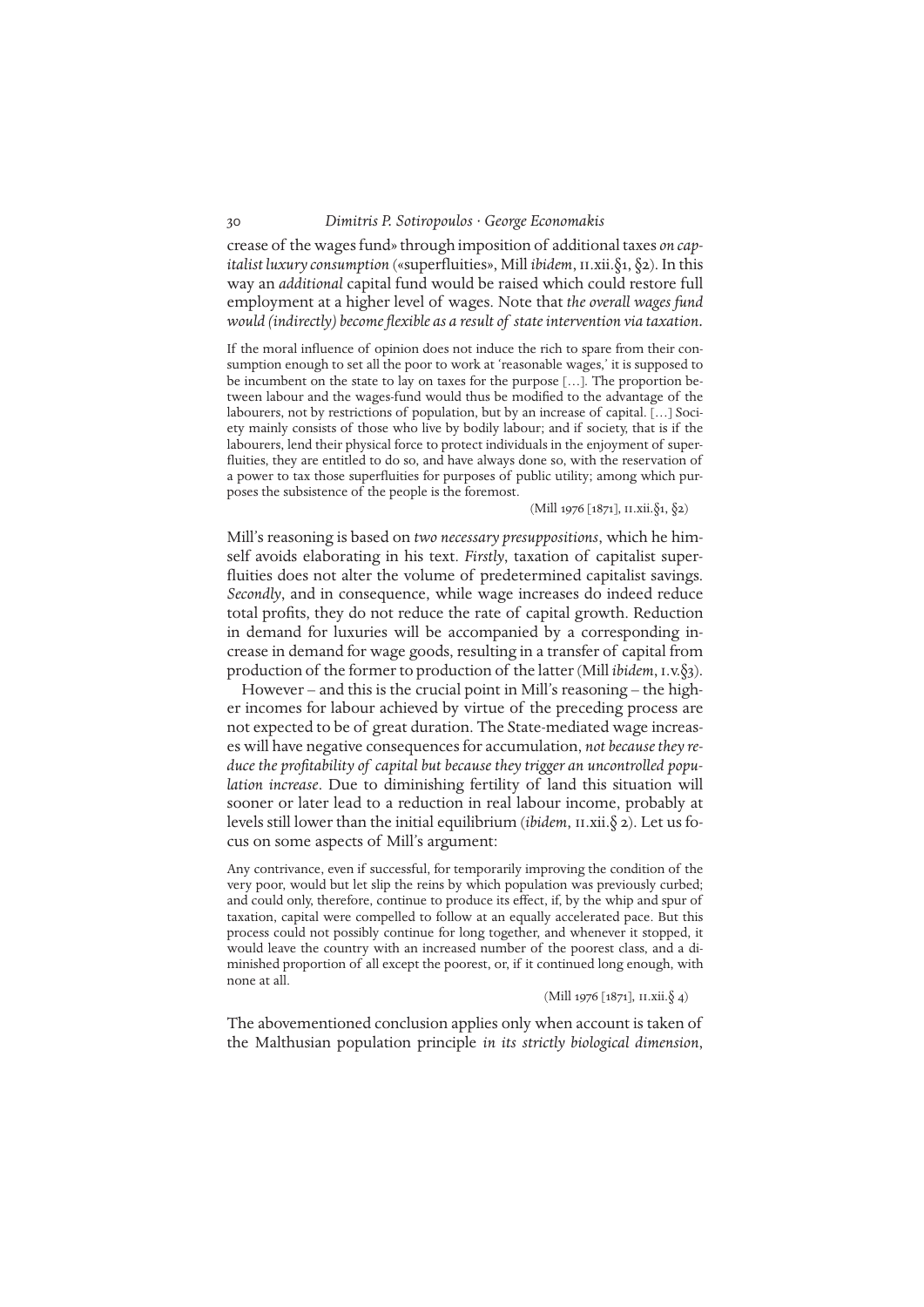something which in no way presupposes the demand and supply framework of the wages fund theory and indeed is apparently inconsistent with it.<sup>1</sup> When Mill examines the political action of trade unions he in effect beats a hasty retreat to the well-tested Ricardian arguments of population law and the law of diminishing returns of the soil, eschewing any notion of supply of labour and of labour incomes that could be separable from these laws. His view is evidently that labourers should abandon ambitious claims unless and until they are capable of provident management of their improved incomes.

The above argumentation by Mill contradicts Breit's observation (1967, 510; emphasis added) that the «major policy implication» of the wages fund doctrine was to render «labour unions, factory legislation, and other institutional means of raising wages […] futile and self-contradictory *because* they merely reduced aggregate profits and, therefore, investment».<sup>2</sup> In accordance with Mill's specific train of thought, although trade union action would result in unemployment, the required increase in (real) labour income may in principle become possible through State intervention by means of taxation of capitalist luxury consumption, *without changing the level of employment*. Such intervention would bring into operation an additional wages fund (forced accumulation). *But here we are talking about something entirely temporary and potentially extremely destructive.* These higher (real) labour wages slacken control over population increase, reshaping workers' cultural habits. Although in an initial phase it may appear possible that State intervention could effect a redistribution of income in favour of wage earners (higher real individual wages in conditions of full employment) it is also quite on the cards that the real income of the individual wage earner could fall, given that population is rising and inferior-quality land is coming into cultivation. Continuation of such pro-labour State policies for the purpose of maintaining a higher level of real wage income may well lead in the final analysis not just to unemployment but to greater impoverishment than existed in the first place, and even to the country's overall economic ruin. Despite the fact, therefore, that Mill perceives the wages fund as being *relatively* flexible, he does not acknowledge the possibility of trade unions (and ultimately the State) being able to in-

<sup>2</sup> Breit's stance is not of course incompatible with the overall logic of Mill's text. It is nevertheless evident that, not taking into consideration the population principle that is embodied in Mill's argumentation, he does not give a proper account of Mill's specific train of thought.

<sup>&</sup>lt;sup>1</sup> In keeping with the total inflexibility of distributive relations, in the 'rigid' or 'vulgar' version of the wages fund theory, there can be no question of increases in workers' income leading to an increase in population. Any increase in individual wages for a given wage fund would simply lead to direct increases in unemployment (and so would reduce, not increase, population). For Mill, by contrast, it is the very flexibility of the monetary wages fund that generates the theoretical possibility of resort to a law of population.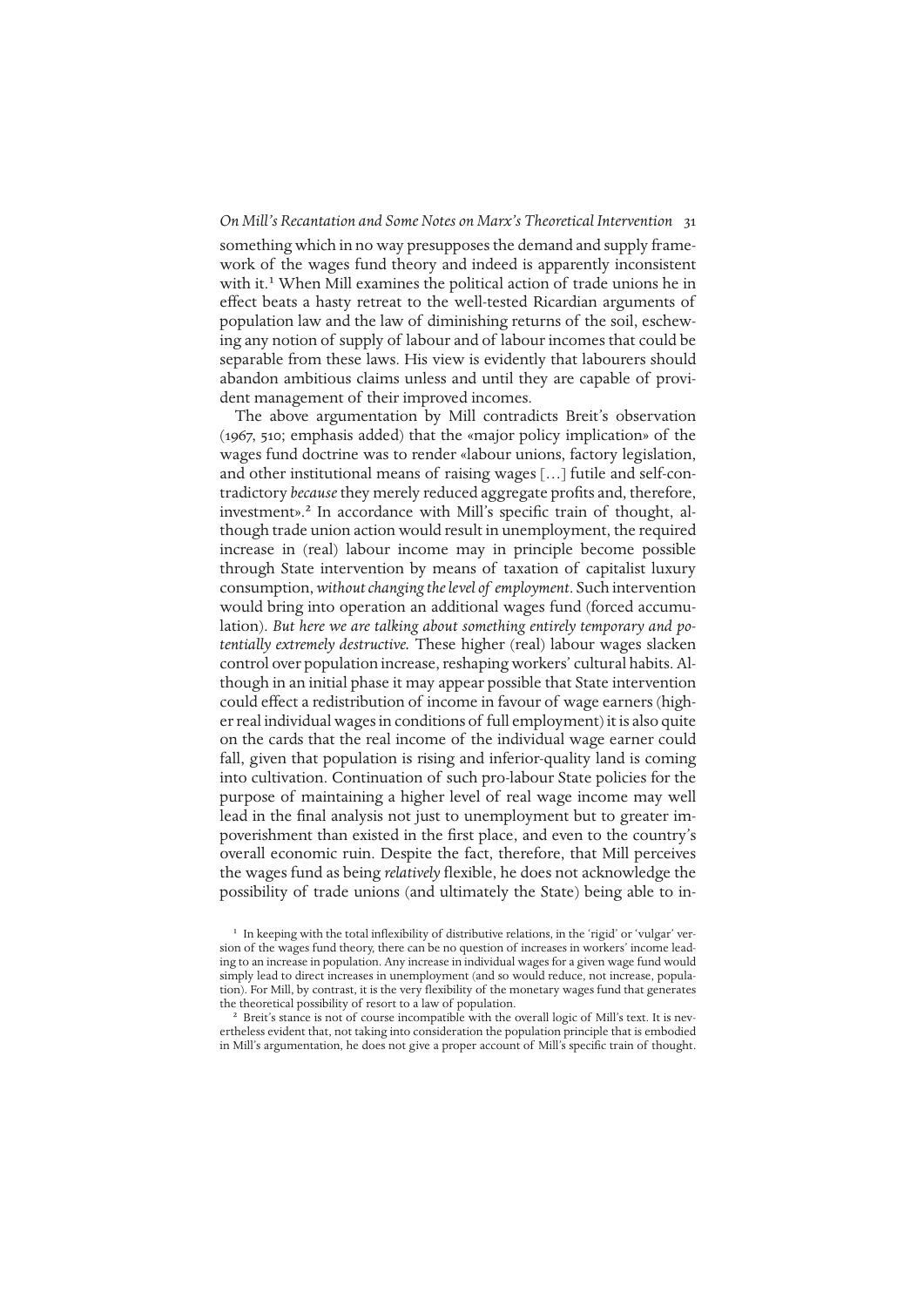fluence the distribution of income and the level of real wages of the totality of workers. His argumentation in this respect continues to bear the mark of its Ricardian origins.

Mill's position is thus that the best and most reliable *measure*, undoubtedly, for relieving unemployment and poverty is prudential restraint on population growth. Trade unions must therefore abstain from the struggle for higher incomes, focusing their attention exclusively on reforming the reproductive habits of the working class. This, through restriction of the labour supply, could lead to rises in wages (Mill 1976 [1871], II.xii. $\delta$  4,  $\delta$  2). Notwithstanding some minor vacillations of phrasing in successive editions of *Principles*, Mill's argumentation on this point is unflinching (also see Evans 1989, 287; West and Hafer 1991 [1978], 156). Mill in other words proposed to his trade union friends that they should abandon their ineffectual class demands and adopt a *'contraception'* strategy. Trade unions, in other words, should be converted into *cultural* and *educational* associations,<sup>1</sup> capable of instilling labourers with a morality that might induce them to control their numbers.<sup>2</sup>

## 2. 4. *Conclusion: The Classical 'Consensus' Against Trade Union Pretensions*

So, as far as the question of trade union activity is concerned, what is involved here may well be consolidation of a prevailing *theoretical consensus* among the key classical writers. From Smith and Ricardo (although with notable deviations in the latter case) to his epigones, *the shared assumption was the notion that trade union activity, whatever else could be said about it, is in any case of no benefit.* Either by virtue of the effects of the Malthusian population law (in its strict biological dimension) or by those of the mechanism of supply and demand (the wages fund theory) *any extra-economic institutional determination of long-run real wages is precluded*. Even Mill, the so called 'progressive' intellectual of that period, did not believe that the political action of trade unions could achieve any positive re-distribution for the working class as a whole, since any initial increase in the wages fund would merely open

<sup>&</sup>lt;sup>1</sup> This political schedule was reconciled with the overall ideological platform that safeguarded capitalist hegemony in mid-Victorian Great Britain. In a very interesting analysis, Tholfsen 1971, 61 pointed out that after the defeat of 1848 outbreaks «concern with injustice and inequality receded, and a preoccupation with personal improvement and advancement came to the fore. Workingmen gave their unqualified allegiance to an ethic of improvement which exalted the intellectual and moral development of the individuals as the highest good».

We should not confuse Mill's advice on a voluntary reduction in the number of labourers through reformation of the reproductive habits of the working class with Ricardo's (speculated) cultural minimum. In our view Ricardo's cultural-political centre of gravity is imposed by class struggle (that is to say, in the long run class struggle determines income distribution), while Mill's 'contraception' strategy implies a given relation of distribution between capital and labour, to which workers must adapt, and in the context of which they could improve their individual income by self-limiting their physical reproduction.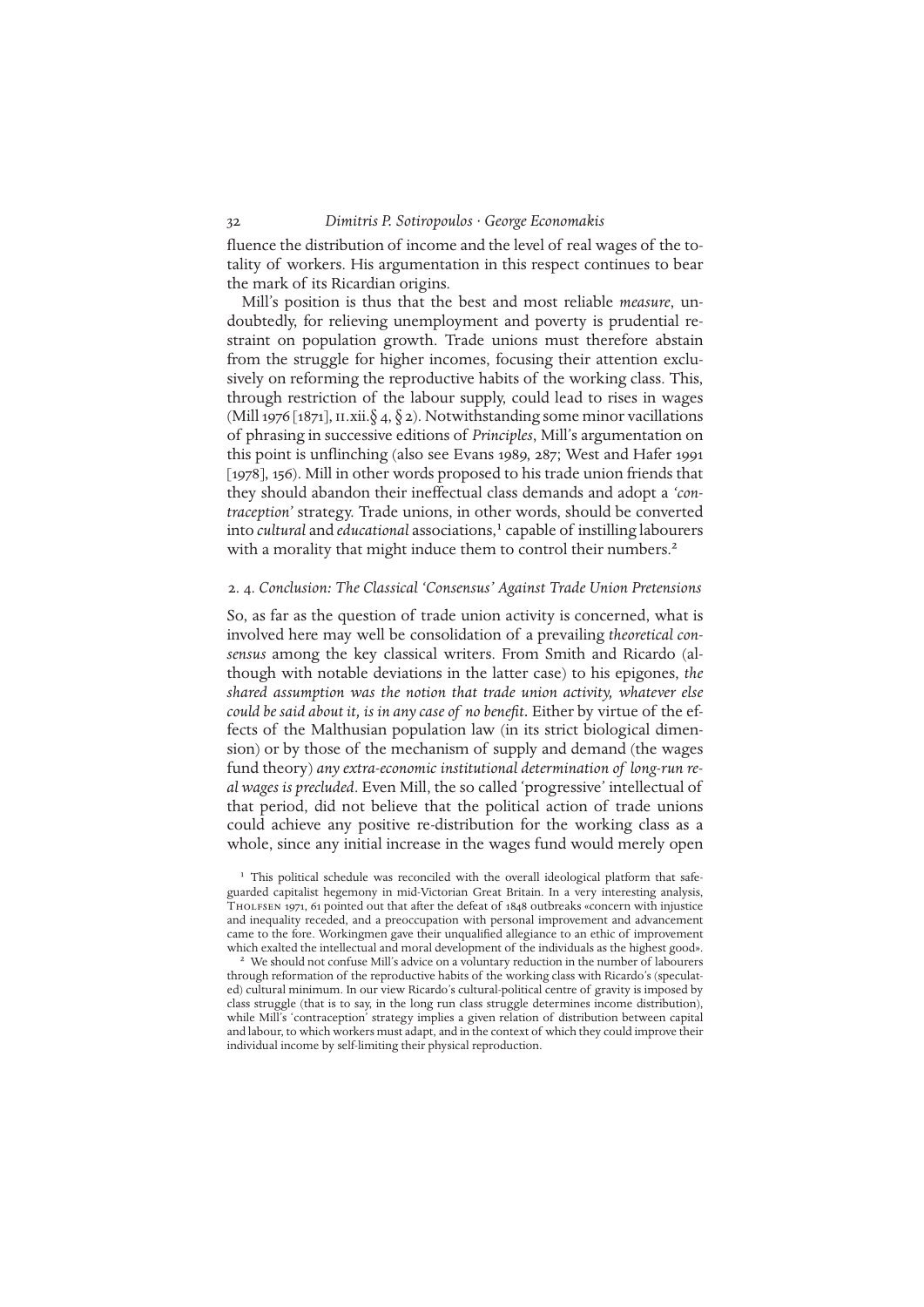the prospect of greater poverty and even possible economic ruin. The formation of unions would succeed in ensuring the interest of labourers only by contributing to their cultural and moral improvement, and above all establishing a 'contraception' strategy.

In any case, in their direct negotiations with employers, trade unions had no options other than to comply with the terms of what was evidently an immutable 'iron law' governing the income distribution between capital and labour. This logic had to a large extent prevailed in workers' unions, roughly by the early 1870s (Breit 1967, 511; Biagini 1987, 824).

# 3. The first Powerful Reactions in the 1860s against Wages Fund Notions and Mill's new Stance

# 3. 1. *Introducing Trade Unions Into Mainstream Political Economy*

The upturn in workers' struggles through the 1860s imposed a *significant*shift in the social role of trade unions, beginning to transform them from mutual aid associations to *important political factors and negotiators* (Schumpeter 1994 [1954], 759-760; Breit 1967, 513). It is this 'reappearance' of the proletariat on the political scene that led to the first legislative reforms, which initially allowed for only an elemental form of labour organization, including negotiation of strikes (Hobsbawm 1996 [1975], 113). In Britain, indeed, the political weight of the working class movements was so great that, after a transition period (1867-1875), it managed to generate a system of legal recognition relatively favourable to trade unionism1 (Hobsbawm, *ibidem*, 113-114). It is in any case no coincidence that the very same period saw the establishment of the first International Workers Association (1864). The strike movement in Great Britain reached a climax between 1871 and 1873, with new trade unions continually appearing (Hobsbawm, *ibidem*, 109, 112-113).

At the political level a strengthened trade union movement within which a moderate *reformist strategy* was the predominant current had become an irrevocable reality (Hobsbawm, *ibidem*, 113-114). Legislation was revised in such a way as to be able to accommodate *collective bargaining* between workers and employers. This new element in economic life began gradually to be introduced into the mainstream theoretical discussion of the period. It is precisely at this time that the first serious theoretical attacks made their appearance against the dominant wages fund theory. The main purpose of these attacks was not to per-

<sup>&</sup>lt;sup>1</sup> The objective purpose of these reforms from the viewpoint of the capitalist State was obviously control-subjection of the politically dangerous working class movement, so as to prevent its transformation into an independent revolutionary power.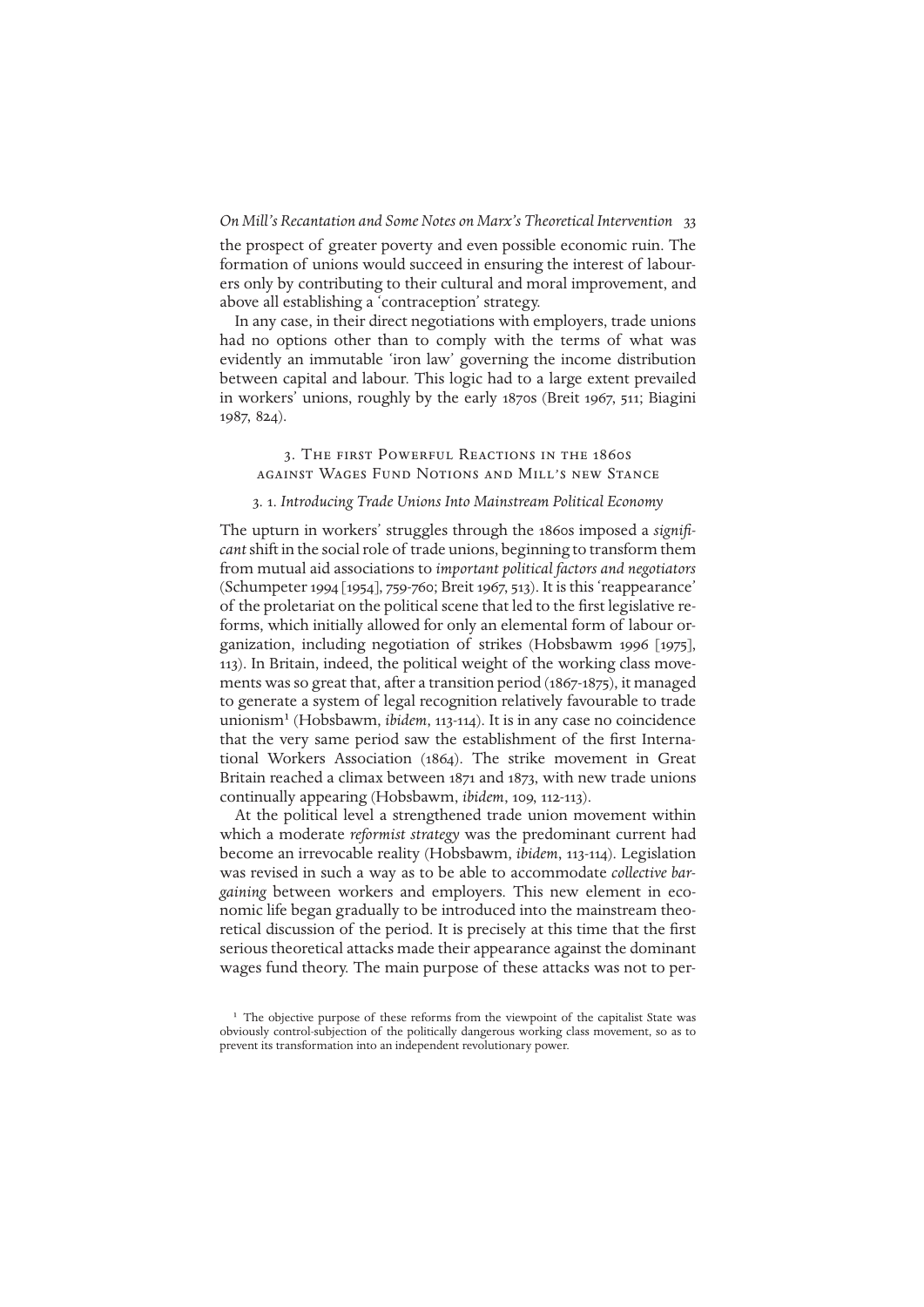suade people of the exploitative nature of capitalism. In keeping with the new social reality, they attempted to mount a defence of the activity of the trade union movement.

Mill's personal friend Professor Fawcett was unquestionably a leading representative of this new current in economic thought. Noteworthy interventions were also made by Longe in 1866 and Thomas Thornton in 1869 (the latter also being a friend of Mill's, see Breit 1967, Bharadwaj 1978, Negishi 1986). Less well-known are the objections to the wages fund theory that came from the German economists Hermann and Rodbertus (Rubin 1989 [1929], 316). There can be no doubt, however, that particular interest was aroused by Mill's attempt to *modify* the theoretical framework of the wages fund theory. We should never lose sight of the fact that, in contrast to the abovementioned economists, Mill was the most famous intellectual of his era.

In a review of the aforementioned Thornton's work, published in two parts in the May and June 1869 numbers of *Fortnightly Review*, Mill attempted publicly to modify the analysis of wage formation he had put forward in *Principles.* In the secondary literature this intervention is known as his 'recantation' of the wages fund theory. The intentions of Mill's 'rejection' in 1869 of the dominant wages doctrine constitute one of the most difficult problems in the history of economics (Hollander 1987, 221; Ekelund 1976, 84).

Summarizing the debate in an unexpected aside in the first part of his article, Mill acknowledged that the new theoretical point at issue was whether trade unions could after all achieve *general* wage increases for the all workers *without* causing unemployment. As we have already discussed, this eventuality was excluded in his analysis in *Principles*:

The doctrine hitherto taught by all or most economists (including myself), which denied it to be possible that trade combinations can raise wages (…) this doctrine is deprived of its scientific foundation, and must be thrown aside.

(Mill 1975 [1869], 646)

Mill was even more explicit in his personal correspondence with Fawcett, insisting that he «could show that an increase of wages at the expense of profits would not be an impracticability on the true principles of political economy» (cited in Kurer 1998, 533).

Admittedly, in his analysis in *Principles*, Mill had agreed that a general increase in wages for the working class as a whole by means of forced savings through taxation was in principle a possibility – but in the final analysis harmful, because of the influence of the law of population and the declining fertility of the land. Nevertheless even when achieved by this means it was seen as something only marginally significant, and he himself had never maintained that the trade unions would be able *on*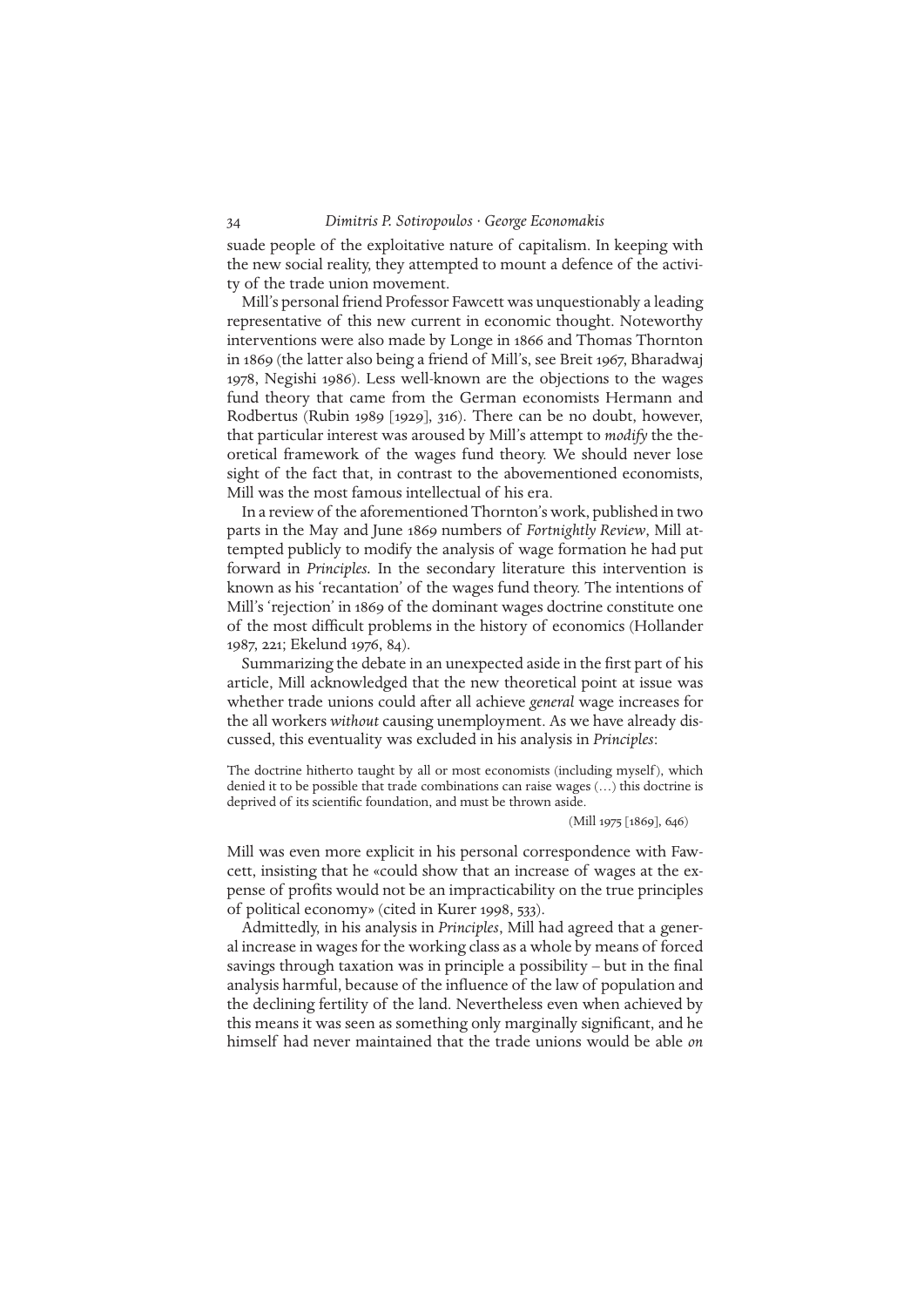*their own* to impose changes to the overall wages fund, redistributing profits to the advantage of wage earners. The essence of the recantation, as we shall see below, consists in the proposition that trade unions not only *can* but also *should* impose a general redistribution of profits, obliging the capitalists to carry out *forced* savings and accumulation, *without this requiring State intervention and without the increase in wages causing unemployment or being neutralized by the workings of the law of population.* Where in *Principles* aggressive trade union activity was condemned as harmful, now it was not only justified as necessary but also represented as effective. Let us look more closely at Mill's new train of thought.

# 3. 2. *Mill's Recantation of the Wages Fund Theory: Making Room for Trade Unions*

In the 1869 paper (and specifically in its first part), Mill appears to have been influenced by Thornton. The latter's intervention provided him with a good opportunity to test some new analytical positions justifying trade union action. Although Thornton's critique of supply and demand analysis in general and wages fund theory in particular was based on the existence of *disequilibrium prices*, Mill insisted on the quite different case of *multiple equilibria* (for more see Mill 1975 [1869], 642-643; Negishi 1986, 576; Kurer 1998, 527; West and Hafer 1991 [1978], 151-154).

This becomes obvious when Mill examines the difference between *Dutch* and *English* auctions (Mill 1975 [1869], 636-637). Both are represented in the following diagram, where the vertical inelastic supply curve coincides with the corresponding inelastic section of the demand curve. While Mill is not interested in the details of curve shapes, his analysis is based on the above presupposition about them.<sup>1</sup>

<sup>&</sup>lt;sup>1</sup> On this point, the analyses of NEGISHI 1986 and KURER 1998 in our view provide an accurate rendition of Mill's argument. Although Mill makes no explicit reference to supply and demand curves, his entire argumentation hints at some such idea or at any rate could be interpreted as doing so. The quantity supplied and the quantity demanded of a commodity is not «at any time a fixed quantity, but varies with the price» (MILL 1975 [1869], 635). Hence, «the demand and supply theory, when rightly understood […] signifies, that the ratio which exists between demand and supply, when the price has adjusted itself, is always one of equality. If at the market price the demand exceeds the supply, the competition of buyers will drive up the price to the point at which there will only be purchasers for as much as is offered for sale» (*ibidem*, 635-636). The opposite will occur when the supply exceeds the demand. However, as we discover later in his text, Mill's view is that there are markets on which demand behaves in a peculiar fashion, not subordinating itself to the rule «that demand increases with cheapness» (that is to say the relation between price and quantity demanded does not always apply conversely). Thus, «if there is a part of the scale through which the price may vary without increasing or diminishing the demand, the whole of that portion of the scale may fulfil the condition of equality between supply and demand» (*ibidem*, 637). This is precisely a vertical demand curve situation.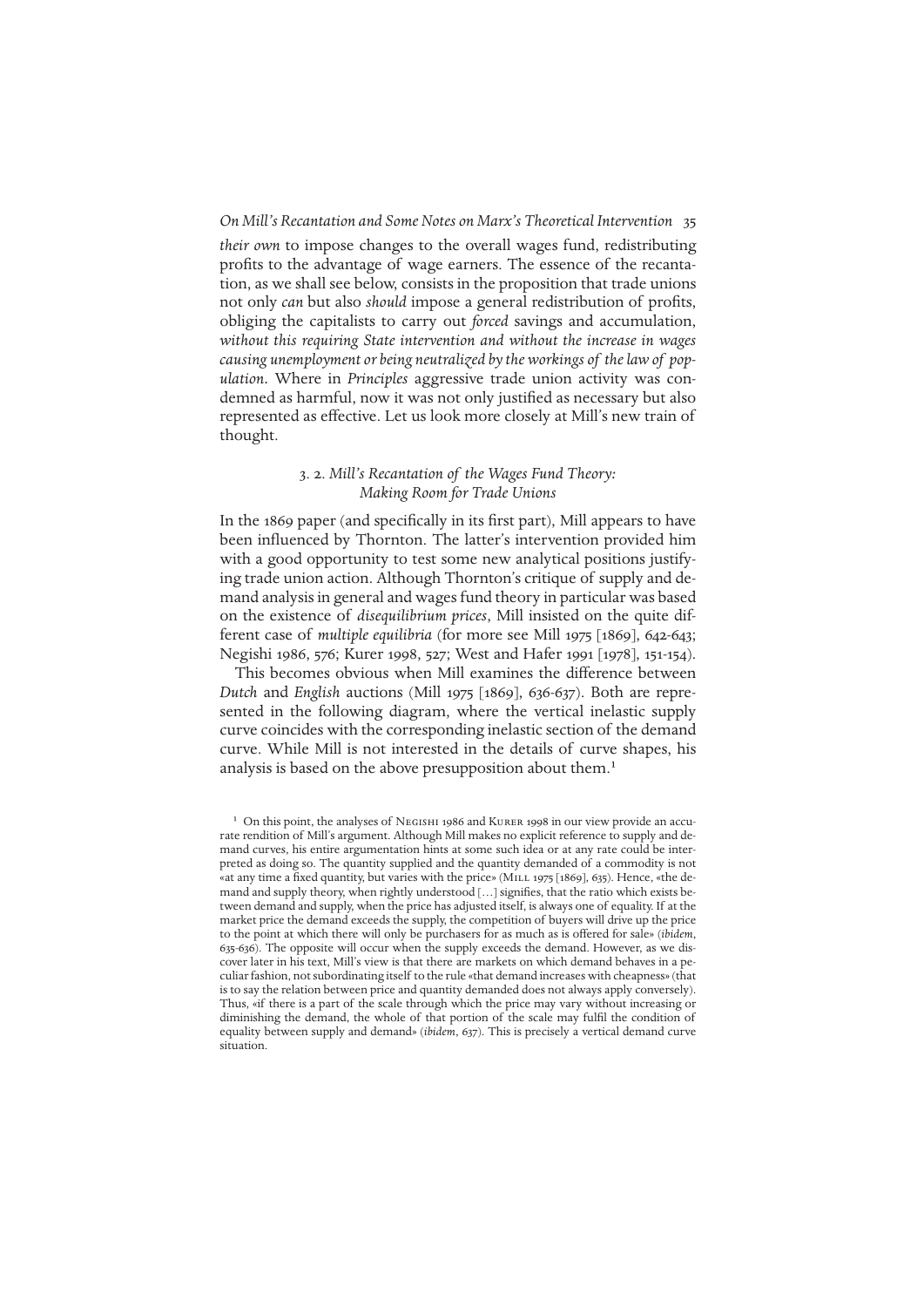

In the first case – the Dutch auction – the bids come from the sellers, who in this way retain the «initiative of price». It is expected that the seller will initiate the auction starting with a very high supply price (higher than  $p_a$ ) so as to achieve a favourable equilibrium price for himself, let's say *pa*. In the English auction, by contrast, bids come from the buyers, who will choose a low price to initiate (rather lower than  $p_c$ ). When we are in the vertical section *AC* of the demand curve, in other words, the partner in the transaction retaining the «initiative of price» is in a favourable position to impose equilibrium prices in accordance with his/her interests (Mill, *ibidem*).

For Mill cases such as the above pertaining to the supply and demand mechanism are not some characteristic «exceptions» but reflect the predominant reality of the labour market (*ibidem*, 642). Wages fund theory thus requires modification.

Mill's argumentation evolves as follows. When the demand and supply mechanism leads to alternative equilibrium prices – leaving «the price in part indeterminate, because there is more than one price which would fulfil the law» (*ibidem*, 642) – and accordingly «there is some amount of indeterminateness in its operation» (*ibidem*, 637), for the configuration of the *one* final price we must take into account the particular *bargaining process.* That is how the labour market is *institutionally organized*. In that market, Mill argues, the employer enjoys the institutional advantage of always negotiating from a stronger position than the employee. The former possesses the «initiative of price» (*ibidem*, 642-643) and so takes advantage of «the inability of labourers to hold out» (*ibidem*, 646).

Mill's analysis revives – through Thornton of course – an argument that was first introduced by Smith. According to Smith capitalists' and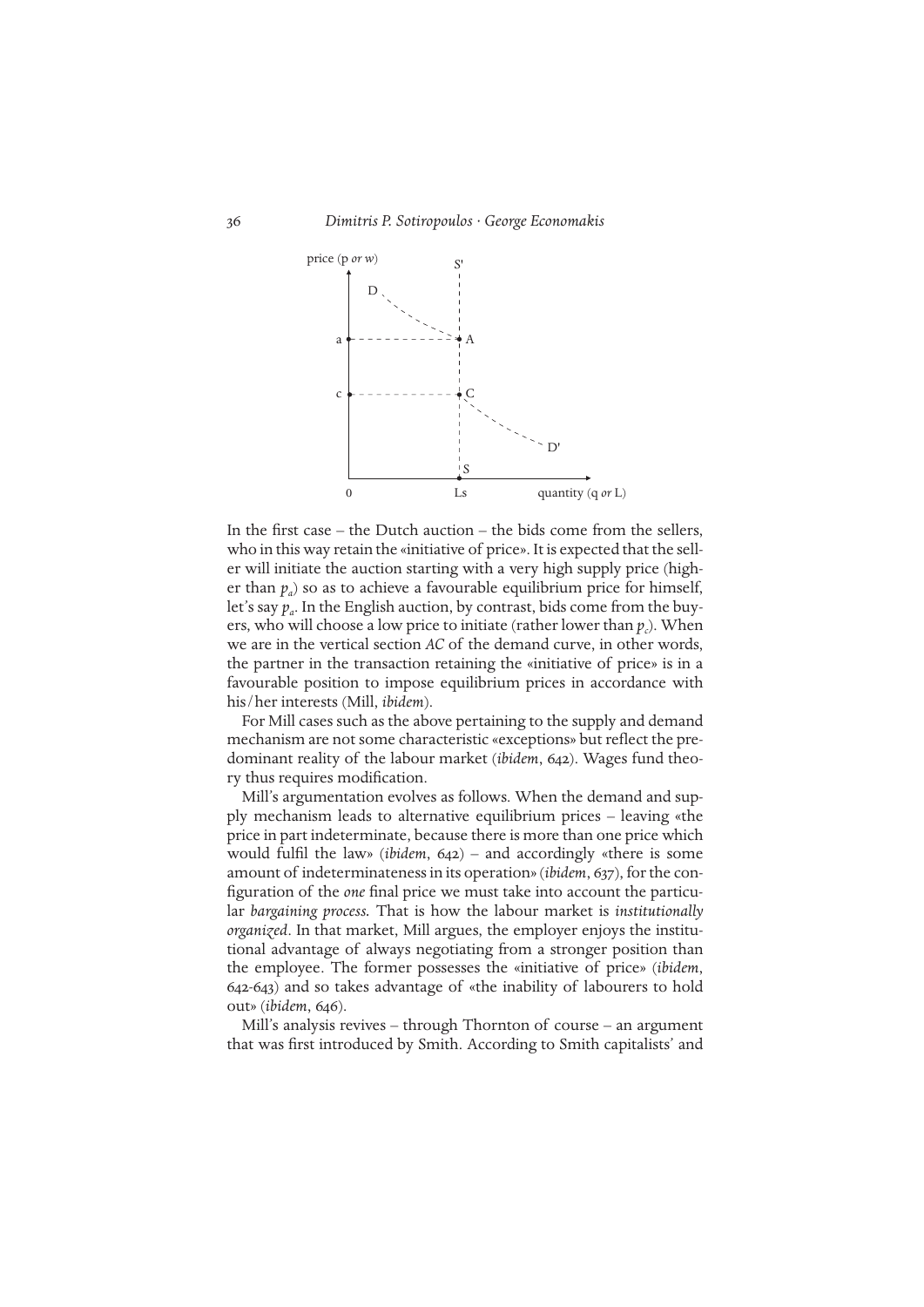labourers' interests are in no way to be identified with each other. Since capitalists «are always and everywhere in a sort of tacit, but constant and uniform combination» and are protected by the law, they possess a powerful advantage in the wage struggle (Smith 1981 [1776], i.viii.11-13). It is not difficult for them to «force the other [party] into a compliance with their terms» (*ibidem*). By contrast, labourers are in an institutionally disadvantageous position and «very seldom derive any advantage from the violence of [their] tumultuous combinations» (*ibidem*). This is due «partly from the interposition of the civil magistrate, partly from the superior steadiness of the masters, partly from the necessity which the greater parts of the workmen are under of submitting for the sake of present subsistence» (*ibidem*).

All this may be seen from a perusal of the vertical segment *AC* in the above diagram. If labourers are not unionized they are evidently not in a position to resist the pressure of capitalist intentions and they will in the end accept any price between  $w_a$  and  $w_c$ . The capitalists, on the other hand, who can easily enter into agreement with each other, have no difficulty in suppressing competition between themselves, as evident from the inelasticity of the relevant demand curve. If we confine our attention to an examination of *AC*, it appears immediately obvious that a reduction in price will not result in any increase in the quantity demanded.

It is precisely here that the essential *shift* in Mill's views is to be located. In *Principles* he had accepted *one and only one factor* for improving wages, and that as a counterbalance to the consequences of the law of population: control of the labour supply. Now he was not only questioning the effect of the population law but also *acknowledging an additional independent factor*. Counterbalancing the privileged position of capitalists, the trade unions (and not the State), *can* and *should* impose an overall redistribution of profits, and such a redistribution is no longer vain, since it leads neither to unemployment (the result of trade-union action in the pre-recantation Mill), nor to increase in population (the result of State-organized political redistribution in favour of labour in the pre-recantation Mill). If trade unions do not do this, employers will insist on «low bids» and will finally impose *low equilibrium wages*, «lower than there is any natural necessity for». It may be helpful, at this point, to quote the following extract from Mill's 1869 paper:

It has made it necessary for us to contemplate [here Mill refers to Thornton's intervention], not as an impossibility but as a possibility, that employers, by taking advantage of the *inability of labourers to hold out*, *may keep wages lower than there is any natural necessity for*; and *è converso*, that if work-people can by combination be enabled to hold out so long as to cause an inconvenience to the employers greater than that of a rise of wages, a rise may be obtained which, but for the combination, not only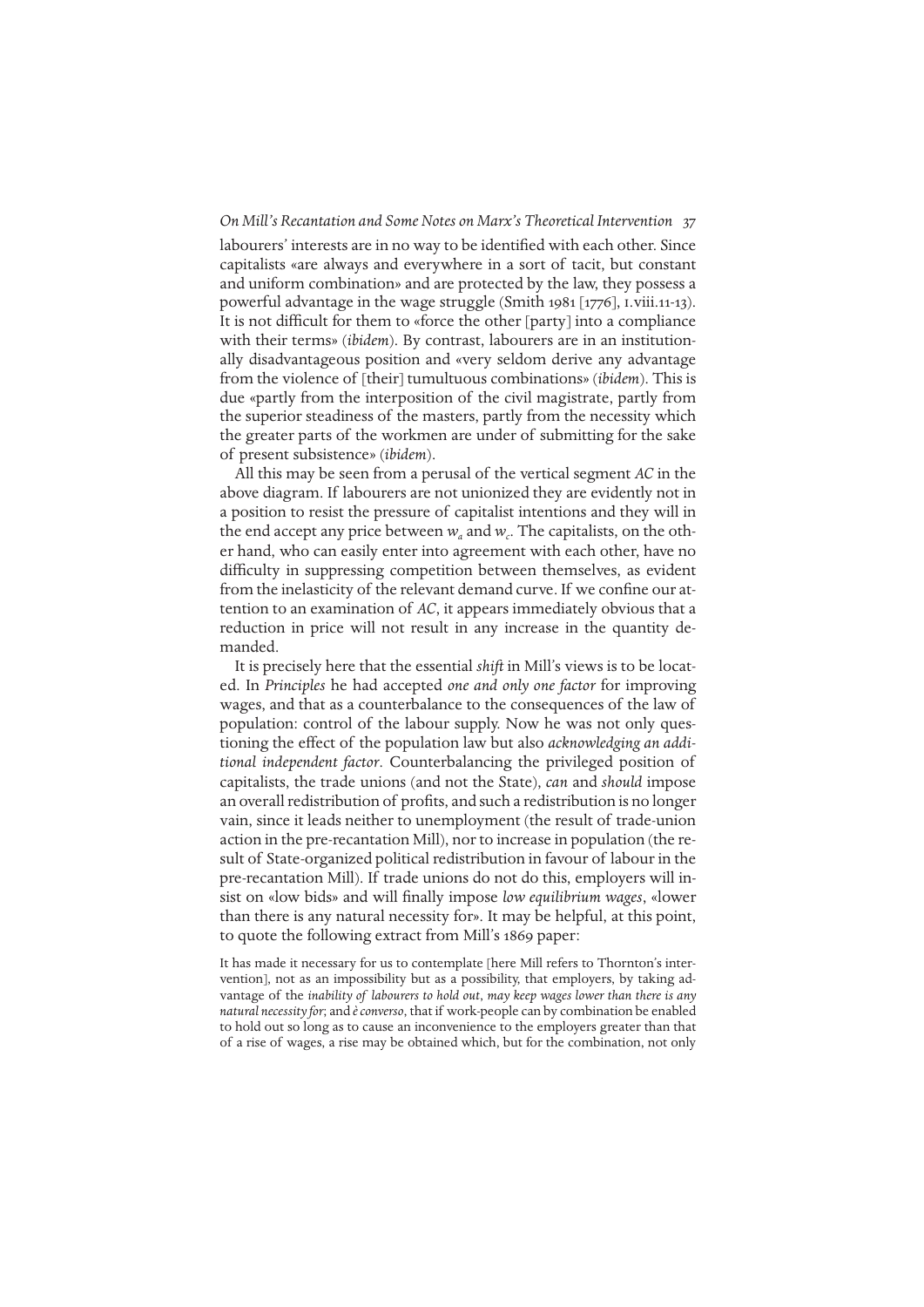would not have happened so soon, but possibly might not have happened at all. The power of Trades Unions may therefore be so exercised as to obtain for the labouring classes collectively, both a larger share and a larger positive amount of the produce of labour; *increasing, therefore, one of the two factors on which the remuneration of the individual labourer depends*. The other and still more important factor, the number of sharers, remains unaffected by any of the considerations now.

#### (Mill 1975 [1869], 646; emphasis added)

Political action by trade unions is *absolutely justified*. It will not be deterred by any population principle or condition (the «number of shares remains unaffected»), and will not turn against working class interests by causing unemployment and/or lowering wages. The wage payments will be determined in keeping with bargaining conditions between capital and labour and not within a framework of autonomous variables (predetermined wages fund, magnitude of labour population). Every change in power correlations to the benefit of labour will move the equilibrium point nearer to A. This justifies the emphasis placed by Mill on the *direct variability* of the wages fund, which is now able be augmented (as a limit) to the extent of the capitalist's entire income: «if he [the capitalist] has to pay more for labour, the additional payment comes out of his own income; perhaps from the part which he would have saved and added to capital, thus anticipating his voluntary economy by a compulsory one; perhaps from what he would have expended on his private wants or pleasures» (*ibidem*, 645).

The above analysis stands only as long as the vertical supply curve *SS´* coincides with the relatively inelastic segment *AC* of the demand curve *DD´*. In elastic segments, *DA* or *CD´*, equilibrium wages would be *univocally* determined. The same would apply if we had postulated an elastic supply curve. Mill, however, does not seem particularly concerned about the 'technical' details of his examples. The analysis he puts forward in the rest of his 1869 recantation paper ends with the *final conclusion* that, besides capitalist accumulation and working population, *bargaining conditions themselves also (i.e. besides labour supply) determine equilibrium wages.*1 But this can hardly be described as a 'supply and demand mechanism'.

## 3. 3. *Conclusions: the reformist Strategy for the Trade Unions*

It is however worth noting that Mill's analysis in his article of 1869 *is not without its hesitations*. The conclusions of the previous paragraph are based on the argumentation of the first part of his recantation article. By contrast, in the second section of the same article Mill provides a partial recapitulation of the arguments on the rigid wages fund and

<sup>&</sup>lt;sup>1</sup> KURER 1998, 531-532 came to a similar conclusion.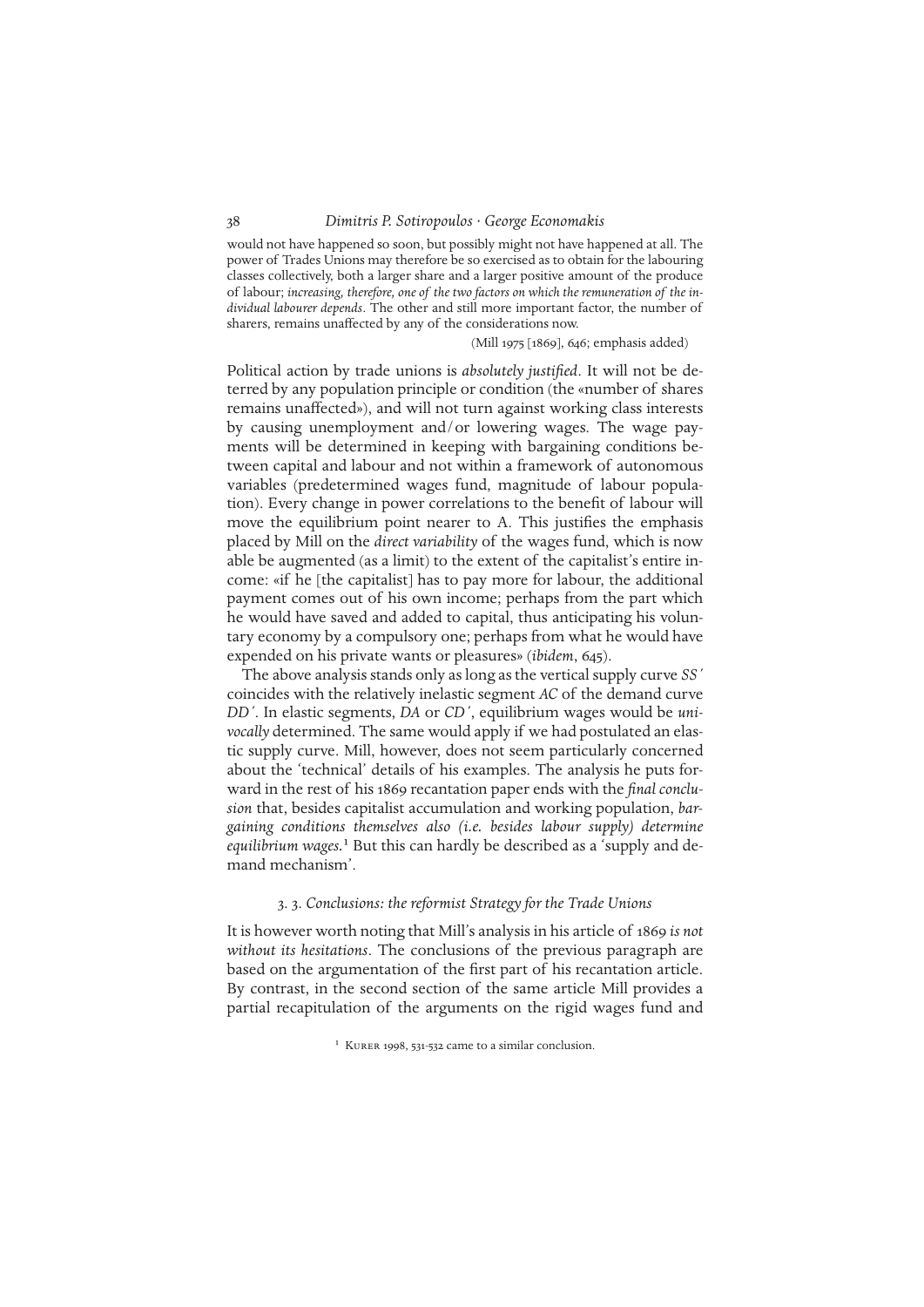(Malthusian) population law, in its vulgar (biological) dimension. Although continuing to oppose viewpoints advocating a ban on trade unions and evidently very critical of the notion that trade unions violate the freedoms of those workers who do not desire to become unionized (Mill 1975 [1869], 658-659), Mill's findings in many ways resemble the corresponding conclusions of the *Principles*: «so long, at least, as there are any classes of labourers who are not unionized, the successes of the Unions will generally be a cause of loss to the labourers in the non-unionist occupations» (*ibidem*, 661-662).

This point was also noted by West and Hafer (1991 [1978], 156) who correctly pointed out that «in all the editions of the *Principles*[*…*] and in Part II of the Thornton review, Mill assumed that unions could typically succeed in keeping up the wages of their members only by limiting the number of entrants into the trade […]. Mill's major support of trade unions is ultimately based entirely upon different reasoning, namely, the Malthusian argument». These hesitations on the part of Mill have led other writers also to the conclusion that Mill's position in the recantation involved nothing new. This is a thesis put forward in a substantial part of the relevant secondary literature: Taussig (1968 [1896], 248-249), Hollander (1968, 1987), Breit (1967, 522), West and Hafer (1991 [1978], 157- 158), Ekelund (1976, 102), Ekelund and Kordsmeier (1991 [1981], 171).

Our view is that *there is no uniform economic problematic permeating the 1869 text* and that in any case the arguments of Mill that we described in the preceding paragraph retain *their own specific autonomy.* Thus, despite the very real hesitations, *in the 1869 text there is for the first time a perceptible shift in Mill's argumentation*. We are led to the same conclusion as Kurer (1998, 532): evidently «Mill had good reasons to recant».

We very definitely disagree then with the argumentation of Forget (1992), who questions the analytical content of Mill's recantation, $<sup>1</sup>$ </sup> maintaining that it was only political factors that led him to a theoretically vacuous self-criticism of the relevant theses of the *Principles*, since the wages fund was monetary in form and thus in Mill's analysis in any case flexible. In our opinion, *the recantation does possess theoretical content*. Indeed it is from precisely this perspective that it is also politically expedient. The (contradictory) shift comprising the main argumentation of the first part of Mill's recantation article is as follows: *firstly*, there is a retraction of the problematic that trade union activity will inevitably

<sup>&</sup>lt;sup>1</sup> Mill himself, however, was of a different opinion. In a letter dated 9<sup>th</sup> April 1869 Mill asks the opinion of Cairnes in relation to the first section of the article. Indicatively he notes: «I feel pretty sure you will concur in what I have written on the so-called wages fund, *a subject on which I expressed myself in my Political Economy as inaccurately as other people*, and which I have only within the last two or three years seen in its proper light» (cited in EKELUND 1976, 66; emphasis added).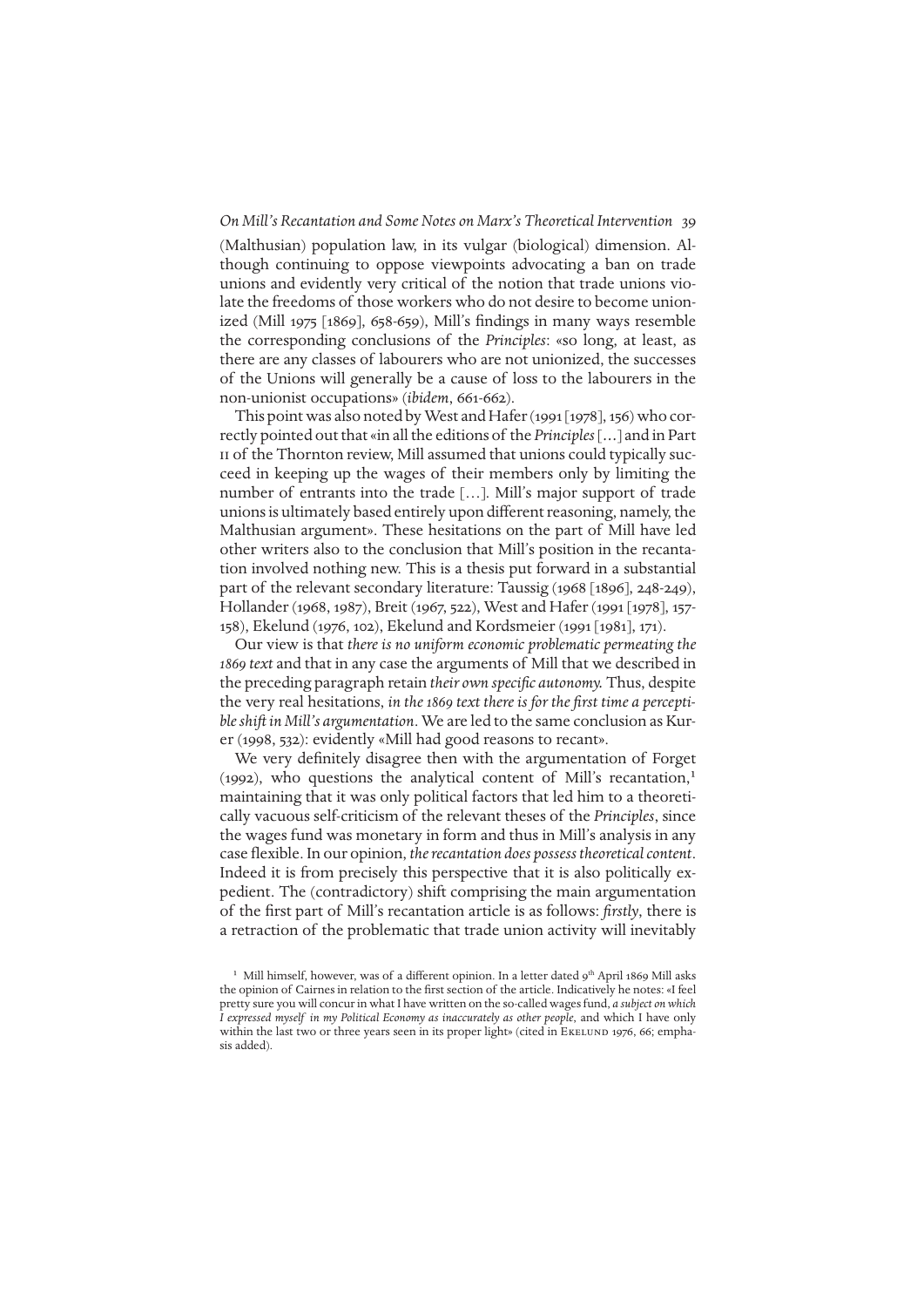lead to unemployment (that is to say the problematic of a given inflexible redistributive relationship), *secondly* there is retraction of the effect of the law of population and the law of diminishing returns as inevitable consequences of increases in workers' wages. Our view is thus that although the relative flexibility of the money wages fund in Mill does not by itself lead to the recantation positions (or, as we attempted to show is not to be equated with its theoretical content), it has however made the shift theoretically possible, or perhaps to be more accurate made theoretically easier. Here too we therefore disagree with the claim of Kurer (1998, 534) that «the *Principles* is dominated by a wagesfund doctrine of the iron-clad sort». Flexibility of the money wages fund is thus compatible with Mill's recantation, but the latter is activated by his political sensitivity towards workers' trade union activity, something that Kurer (*ibidem*, 533) also accepts. In this sense *it is the developing dynamic of the labour movement that has activated the pre-existing potential for flexibility of the wages fund of Mill's Principles towards defending trade union struggle*.

With the new, albeit *incomplete*, analytical framework,<sup>1</sup> notwithstanding the ambiguities of his recantation, Mill supports a new 'strategy of intervention' for the trade unions, in parallel with a 'strategy of contraception'. In accordance with it, workers' wage demands are projected as *necessary.* The trade unions *can* and *must* intervene to configure workers' income through processes of bargaining and not *just* through birth control. This process causes neither unemployment nor a rise in population. It therefore does not operate against the interests of the working class. *Different forms of bargaining between labour and capital result in different points of equilibrium, all presupposing full employment*. Insofar as the law of population is inactive and (if one is to judge from the first part of Mill's 'recantation' article) the wages fund is the outcome of this bargaining, real wages are institutionally, extra-economically or exogenously determined.

Mill's recantation was dictated first and foremost by the need for political economy to keep in step with the new institutional and social reality of an emerging and now legal working class syndicalism. To the extent that it demonstrated the desirability and feasibility of worker de-

<sup>&</sup>lt;sup>1</sup> In the new edition of *Principles* published subsequent to his recantation, Mill, now advanced in years and with health problems, was not able to renegotiate and incorporate its theoretical and political conclusions. Thus, in the introduction to the final – seventh – edition (1871) of the *Principles*, the only one to be published after the recantation of 1869, commenting on the relevant dialogue on the theory of wages fund, Mill notes that: «additional light has been thrown on these subjects; but the results, in author's opinion, are not yet ripe for incorporation in a general treatise on Political Economy» (MILL 1976 [1871], xxxi). There is no amendment of any point in the basic analysis.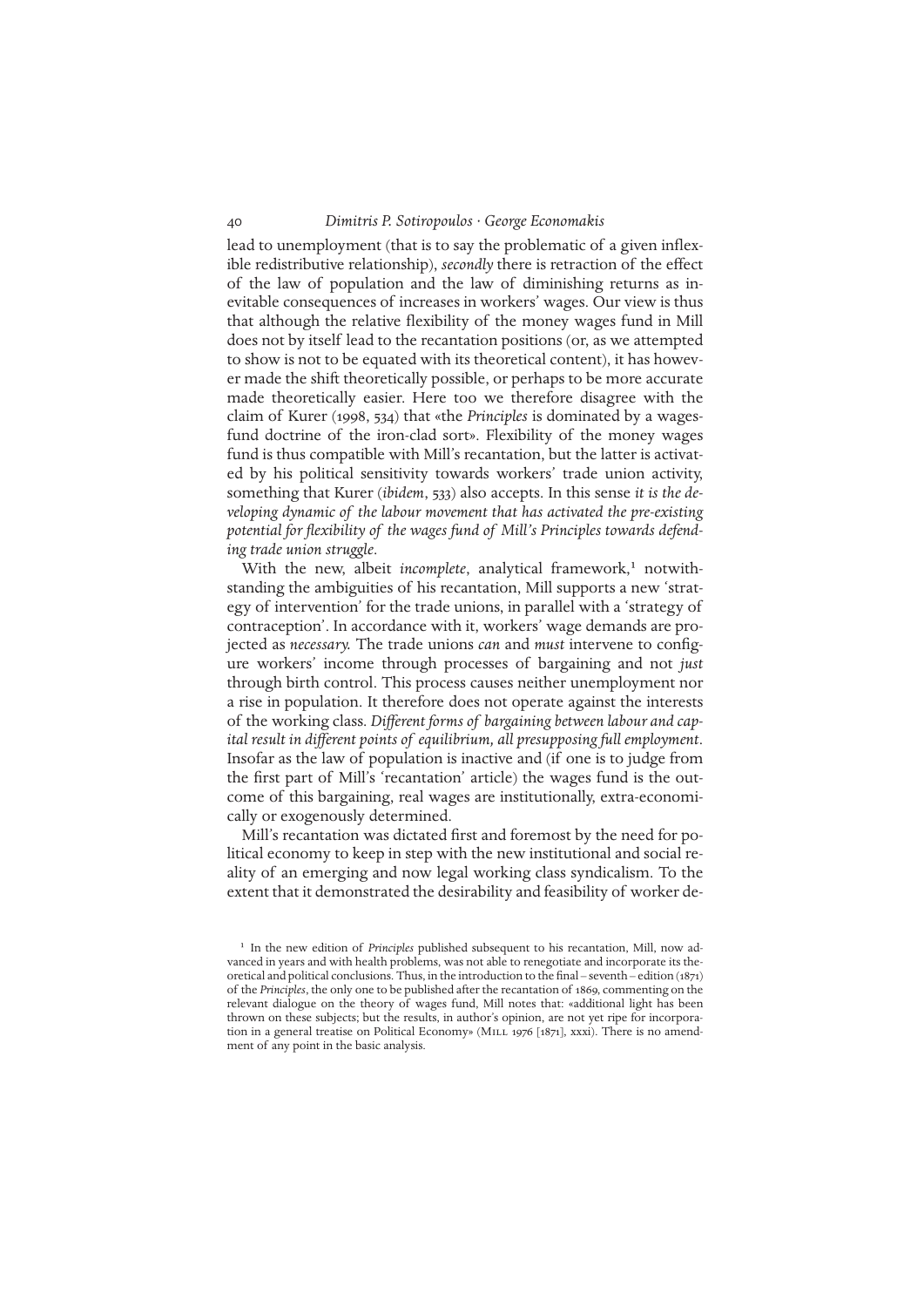mands in the context of the exploitative relationship of wage labour, the *theoretical legitimation* of trade union activity offered by Mill's analysis, even in the absence of questioning such a relationship, in the given conjuncture constituted a potentially worker-friendly reformist strategy. It does not appear to have been altogether foreign to the inclinations of Mill himself. It is well-known that towards the end of his life he maintained contact with trade unionists and supported liberal parliamentary candidates who were on the side of the workers' organizations (Dobb 1975 [1973], 126). It is also well-known that in the 1860s Mill believed that liberal reforms could be achieved only through a fusion of elements of the working class and petty-bourgeois ideologies. He accordingly began to see political economy as a bridge between the two, and he sought to incorporate some working-class ideals into his own theoretical system (Forget 1992, 46-47). As characteristically noted by Forget (*ibidem*): «Mill saw his own special province as the reform of middle-class opinion; he intended to make the well-to-do more sympathetic to labor interests, and this involved undermining the fallacious system of political economy adopted by the middle and upper classes».

Nevertheless, the British trade unions did not find it easy to accept even the reformist strategy that emerged *by implication* from Mill's intervention. For many years following Mill's recantation, the workers' publications and the trade union leaders remained ensnared in the theory of supply and demand. It was only between 1874 and 1877 (in the aftermath of the strike wave of 1871-1873. See above) that they began to include the new input in their argumentation. It seems that the main reason for this delay was the adaptation of the workers' leaders to the climate of arbitration and compromise as a means for handling workers' demands (for details see Biagini 1987, 822-932; and also Hobsbawm 1996 [1975], 114).

## 4. Marx's Intervention in the political Conjuncture of the 1860s

# 4. 1. *Marx's General Political Project*

Though the founding of the International coincides with the emergence of the labour movement, there was a parallel process of reformist incorporation of the working class into capitalist strategy. The increased economic prosperity of that period, the legalisation of trade unions, the corresponding predominance of «diffident and corrupt» «liberal» labour leaders, who «tried to […] convince public opinion that (trade unions) did not pose a threat to the constitution» (Biagini 1987, 812), «stimulated the personal ambition of the bolder and more politically minded workers towards local self-improvement and the pursuit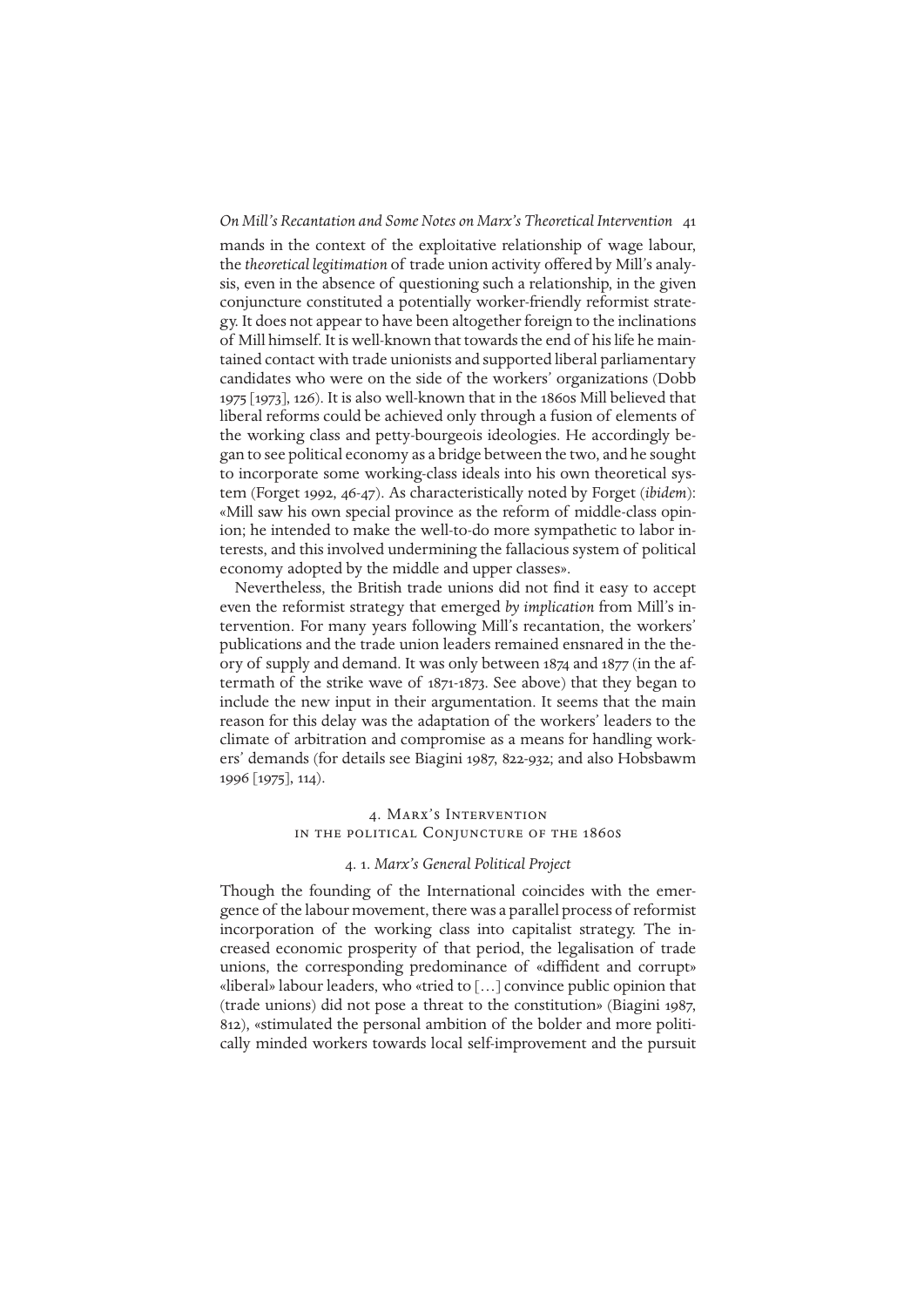of immediate ends, and away from the comparatively nebulous ideal of an international alliance against the bourgeoisie» (Berlin 1996 [1939], 160-161; see also Hobsbawm 1996 [1975], 114; Riazanov 1927, ch. viii). In these conditions, as Berlin (1996 [1939], 166) mentions, Marx left the International «as elastic as he could, in order to be able to include as many active workers' organizations as possible, however disparate their methods and character».

We described earlier how in relation to the theory of wages and workers' unions there are clearly *two Mills*: the *Mill of Principles* and the *Mill of (the first part of the) recantation article*. Marx's political strategy marginally intersects with the politics resulting from Mill's 1869 analysis. Marx insisted on grounding the International in the real movement of the labouring masses and the trade unionist objectives that they set themselves: the «problems of wage labour and of hours of labour» (Ryazanov, *ibidem*). Both writers acknowledged an *extra-economic* determinant establishing the real wages of labour. Marx, moreover, perceiving that the specific political conditions of the period made it possible for trade unions to function as centres of *political representation*, noted that they played what was for their time a key role in struggling for the overturn of the capitalist system of exploitation. We should not forget that despite the fact that trade unions were in general terms organizations of privileged minorities, on the one hand they were a beachhead for more ready diffusion of trade unionism and on the other they were able to comprise nuclei for the organization of powerful workers' movements and so for forms of political intervention in the political scene (Hobsbawm 1996 [1975], 109, 224-229).

# 4. 2. *Behind the Scenes of Marx's Political and Theoretical Intervention within the International*

Marx's distinctive theoretical approach emerged in the *Manuscripts 1857- 58* (first published in 1939-1941 as *Grundrisse*) and in his *A Contribution to the Critique of Political Economy* (first published 1859). From that point onwards he would be engaged in an intensive effort to bring his system to completion. By the time of the establishment of the First International he would already have finished the *1861-63* Manuscript (part of which was first published between 1905 and 1910 under the title *Theories of Surplus Value*), and had embarked upon his initial draft for the writing of *Capital* (see Milios *et alii* 2002, viii).

Prior to the publication of the first volume of *Capital* in 1867, Marx delivered an important lecture on the theory of wages in two presentations (in Geneva on 20<sup>th</sup> and 27<sup>th</sup> June, 1865) to the General Council of the International. This lecture was finally published in London in 1889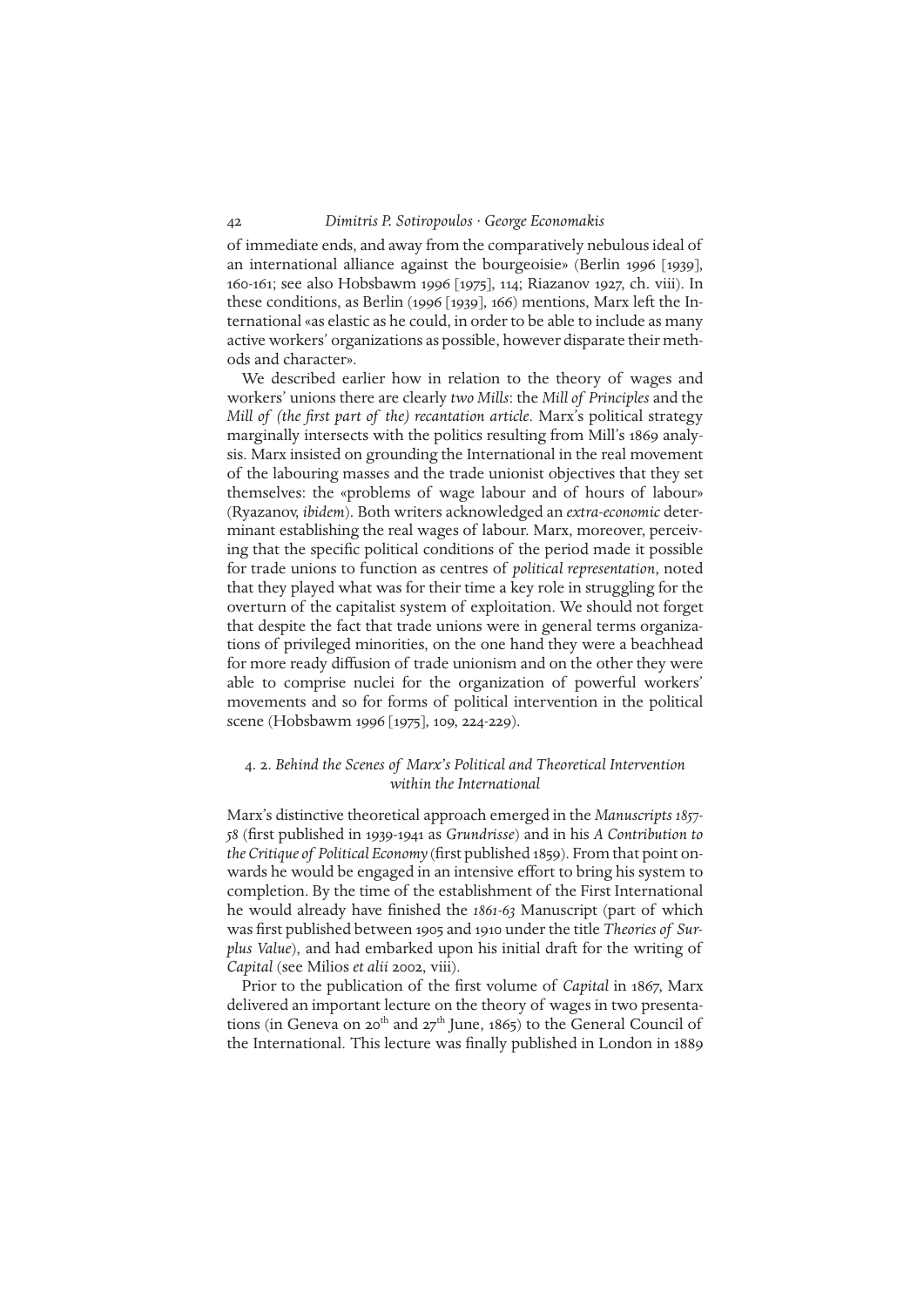under the title *Wages, Price and Profit*. His main purpose was to deliver before the Council a detailed report in which the significance of trade unions in the capitalist process of production would have been clarified.

As Marx himself confided in his personal correspondence to Engels (on 20<sup>th</sup> May 1865), he had to interrupt his theoretical research in political economy because he had judged it necessary to intervene immediately. In a meeting of the *International*, Weston, an old Owenist, had put up two arguments against trade union action. Firstly, «a *general rise of the rate of wages* would be of no benefit to the workers», so, secondly, «the *trades unions* for that reason, etc., are *harmful*» (Marx and Engels 1865). According to Marx, «if these two propositions […] were to be accepted, we should be in a terrible mess, both in respect of the *trades unions* here and the *infection of strikes* now prevailing on the Continent» (*ibidem*).

Our analysis will confine itself to the arguments of the 1865 lecture, which is an intervention by Marx in the specific political and theoretical conjuncture. This intervention inside the International was a form of *indirect* participation (Marx was not a well-known writer in his time) in the previous public discussion on the wages fund theory.<sup>1</sup> By criticising the latter, he gave a first general statement of his theory of wages (which is later more carefully developed in *Capital*), *codifying his general problematic on this matter*.2

We are able to isolate three general arguments, which formed the basis for his analysis later on in *Capital*.

*Firstly*, Marx (1865, ch. ii) criticised Weston's 'rigid' version of the wages fund theory. In the argumentation of Weston, real wages would remain unchanged, as would the *real* wages fund. The basic idea was that an increase in the money value of wages would lead to a corresponding increase in prices, ultimately leaving real wages and wages fund unaffected and *inflexible*. Marx believed, with considerable justification, that behind the 'rigid' or 'vulgar' version of the wages fund theory of Weston lay the mistaken value approach of the «the *theory of production costs*» (see Rubin 1989 [1929]). But he did not stop here. Simply by raising the question of whether the *income relationship* between the capitalist class and the working class is or is not *rigid* (the question of the relations of income distribution and their flexibility), he in effect laid the analytical basis for the debate on trade union activity and the

<sup>1 «</sup>The workers' legal and political repression was routinely justified by 'the Laws of Political Economy,' especially the wage-fund dogma. Marx's intervention in the wage-fund debate, though long unrecognized, is one of his finest achievements» (LAPIDES 2002, 260).

<sup>2</sup> Note that both in his 1865 lecture and later on in *Capital*, when Marx discussed the wages fund theory he carefully avoided referring to Mill, who was so closely associated with this theory. For this question see the interesting paper by Evans 1989.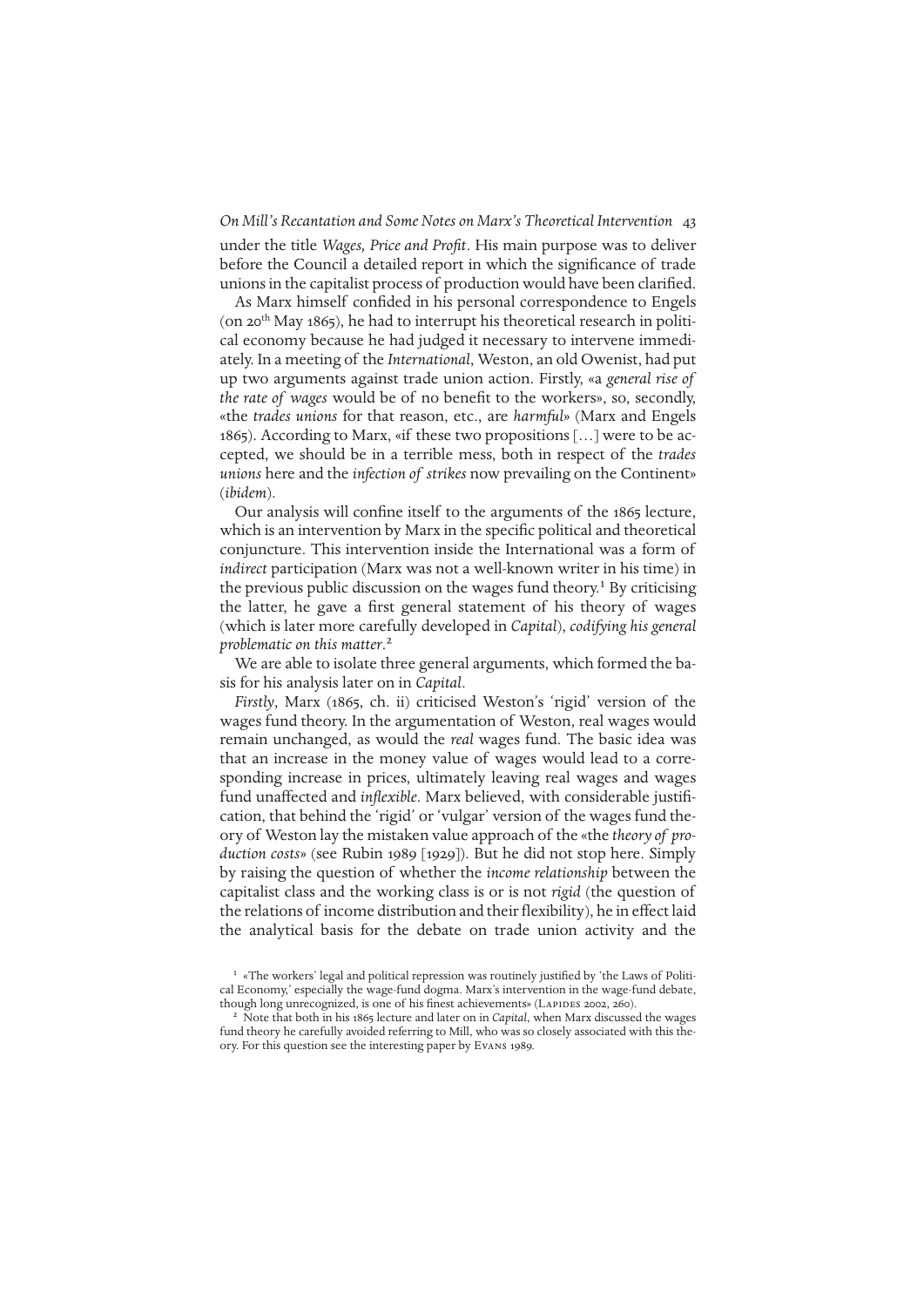«amount of wages». He explicitly admitted that the relation between wages fund and profit share is manifestly *variable* (*ibidem*, ch. i), rejecting the more general conception of the wages fund theory and noting that «a general rise in the rate of wages would result in a fall of the general rate of profit» (*ibidem*, ch. xiv). For a given «amount of national product», *total class correlations of power* determine the share of labour (see *ibidem*, ch. ii). There is thus no fixed wages fund whose the size is determined solely by the investment plans of the capitalists (for a given level of employment). The relations of income distribution are – within limits – quite flexible, with the capitalist always interested in taking as much as possible (*ibidem*, ch. i), so that «the matter resolves itself into a question of the respective powers of the combatants» (*ibidem*, ch. xiv). As with wages, levels of profit are likewise dependent on the social balance of forces between capital and labour: «the fixation of its actual degree is only settled by the continuous struggle between capital and labour, the capitalist constantly tending to reduce wages to their physical minimum, and to extend the working day to its physical maximum, while the working man constantly presses in the opposite direction» (Marx 1865, ch. xiv).

*Secondly*, by emphasizing the distinction between the «physical» and the «historical» or «social» element, he introduced a *relational determination* of real wages at levels higher, in any case, than the (Ricardian) «*physiological minimum*». Prior to the development of his theoretical schema on the wages of labour in *Capital*, Marx thus perceived that the (*long run*) center of gravity of real wage is determined historically, *i.e.* independently of the conditions of the pure economic conjuncture (the phases of industrial cycles), that is to say: it is determined *extra-economically* or *exogenously*, as a result of a historical crystallization of the balance of class forces (on the terrain of a social formation), only its minimum being determined biologically (for this subject see Economakis and Sotiropoulos 2006).<sup>1</sup> By this reasoning no rigid necessity is to be derived from a population law that ties (at long last) real wages to a «physiological» minimum, as implied in Ricardo's theoretical scheme. Later in *Capital*, Marx followed this line of argumentation to develop the con-

<sup>1</sup> He writes in this connection: «there are some peculiar features which distinguish the *value of the labouring power, or the value of labour*, from the values of all other commodities. The value of the labouring power is formed by two elements – one merely physical, the other historical or social. Its *ultimate limit* is determined by the *physical* element» which corresponds to «the necessaries absolutely indispensable (for the working class) to live and multiply. The *value* of those indispensable necessaries forms, therefore, the ultimate limit of the *value of labour*[…]. This historical or social element, entering into the value of labour [of labour power], may be expanded, or contracted, or altogether extinguished, so that nothing remains but the *physical limit*» (Marx 1865, ch. xiv). Marx «believes in unlimited technical progress, and rejects the notion of diminishing returns in agriculture which play such an important role in Ricardo's stationary state» (ROWTHORN 1984 [1980], 192), and thus in his biological determination of wages.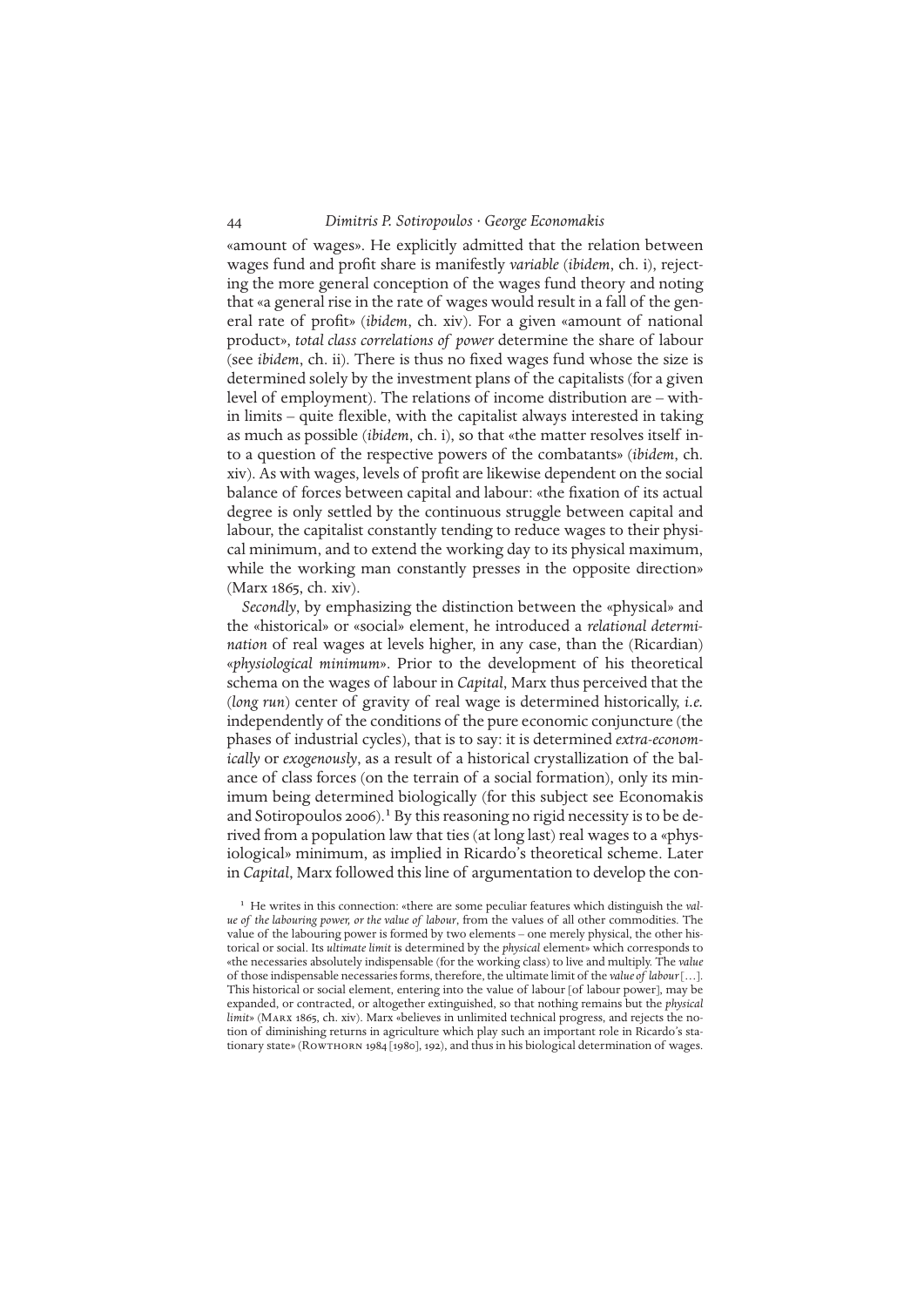cept of «industrial reserve army» and so succeeded in vitiating the Malthusian population law. Through the latter Marx provided an explanation for the oscillations in the market price of labour around the historically-determined real wage, at the same time rejecting the notion of full employment in the labour market.<sup>1</sup>

*Thirdly*, under the peculiar political conditions of that historical era, trade unions could become not only «*key centres of resistance*» for improvement of workers' incomes within the limits of the capitalist system but also political centres for «the ultimate abolition of the wages system». Marx writes:

They [the trade unions] fail partially from an injudicious use of their power. They fail generally from limiting themselves to a guerrilla war against the effects of the existing system, instead of simultaneously trying to change it, instead of using their organized forces as a lever for the final emancipation of the working class that is to say the *ultimate abolition of the wages system*.

#### (*ibidem*, ch. xiv; emphasis added)

At the political level, Marx's decision to attack the 'rigid' or 'vulgar' version of the wages fund theory was an attempt to impose limits on the growing co-optation of the working class into capitalist political strategy. Capitalist economic growth is not an inelastic precondition for every claim by the working class for a greater share (in both absolute and relative terms) of the national product. Such a viewpoint – which ran directly contrary to trade union leaders' policy of conciliation – also comprises a necessary theoretical and political link between *economic* and *political class struggle*, freeing labour in its struggle for better living conditions within capitalism from joint responsibility for the condition of the 'national', *i.e.* for capitalist, development. Under this precondition, trade unions were supposed to remain not just «centres of resistance against the encroachments of capital» but also political centres for «the ultimate abolition of the wages system».

## 5. Epilogue

In the 1960s, following a long period of class struggles, the trade union movement in Great Britain acquired an important institutional role in the organization of the political scene. The preceding analysis leads us to two general conclusions.

*Firstly*, the changes at the political level undoubtedly also triggered corresponding shifts in theoretical discussion of wages. Within the workers' movement *two different political strategies* unfolded, identifiable

<sup>&</sup>lt;sup>1</sup> Given that our analysis, as we have already pointed out, confines itself to the arguments of the 1865 lecture, we do not intend in this paper to review Marxian wage theory in *Capital* (in this connection see ECONOMAKIS and SOTIROPOULOS 2006).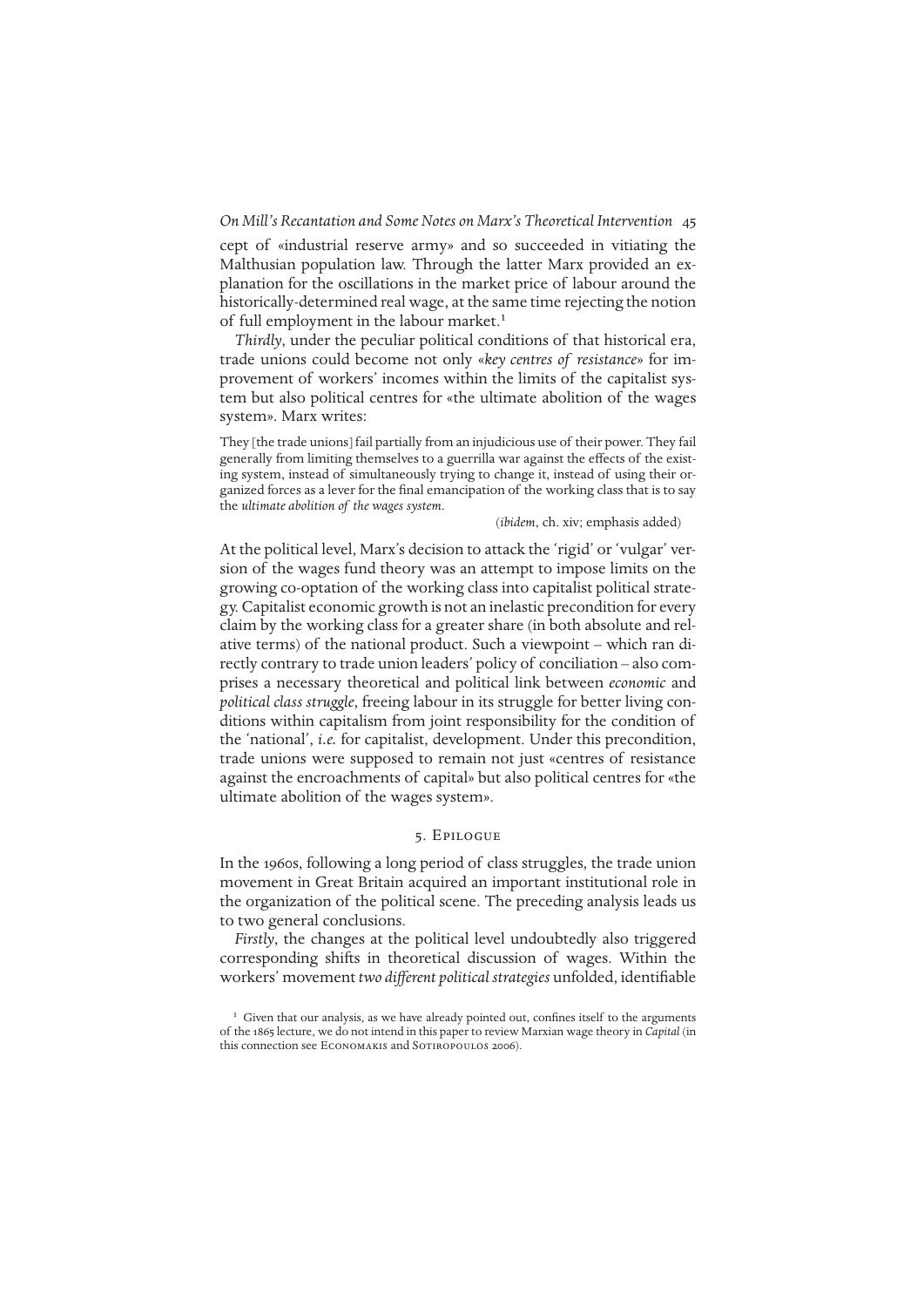for the sake of brevity with the contemporary theoretical interventions of Marx and Mill.

The *reformist strategy*, key reference point for which is undoubtedly Mill's paper of 1869 (not without contradictions), sought to orient the growing radical working class movement towards political targets that did not involve contestation of capitalist power. To achieve this end, Mill had to run against the prevailing theoretical consensus according to which trade union activity (whatever else could be said about it) is in any case of no benefit*.* Hence, he had to reject both the Malthusian population law and the rigid version of the wages fund theory, which were active in his argumentation in *Principles*. This double rejection, clear enough in the first part of his 1869 paper, forms the analytical basis of his well-known recantation.

On the other hand, from within the First International Workers Association, Marx tried to utilize every opportunity accorded to him – such as the political lecture of 1865 – to stress the class nature of the capitalist system and argue for the feasibility of a *revolutionary strategy*, posing the issue of the overthrow of capitalist power without denying the importance of straightforward economic demands. He seems to have understood that satisfaction of the economic interests of dominated classes not only does not place limits on the political power of dominant classes but also constitutes a means for 'political disorganization' of the dominated classes. The economic 'sacrifices' that, as Mill suggests, capital is required to undergo, can – with suitable ideological packaging – be made into an efficacious medium for keeping the dynamics of the movement 'within the limits of the system', stabilizing bourgeois political hegemony (see Poulantzas 1987 [1968], 190 ff.).

*Secondly*, the shifts in the theoretical discussion had to do chiefly with recognition of the capacity of the trade unions to impose *permanent* increases in wages for workers *as a whole*. In this context, the determination of long-run real wages began to be associated first and foremost with institutional and social factors (balances of class forces). This brings the discussion back to the arguments of Smithian political economy.

#### **ACKNOWLEDGEMENTS**

We would like to thank the two anonymous referees for their comments on this essay, which have helped us to improve it significantly. The responsibility for any remaining errors or omissions is ours alone.

#### **REFERENCES**

Berlin I. 1996 [1939], *Karl Marx, His Life and Environment*, New York and Oxford, Oxford University Press.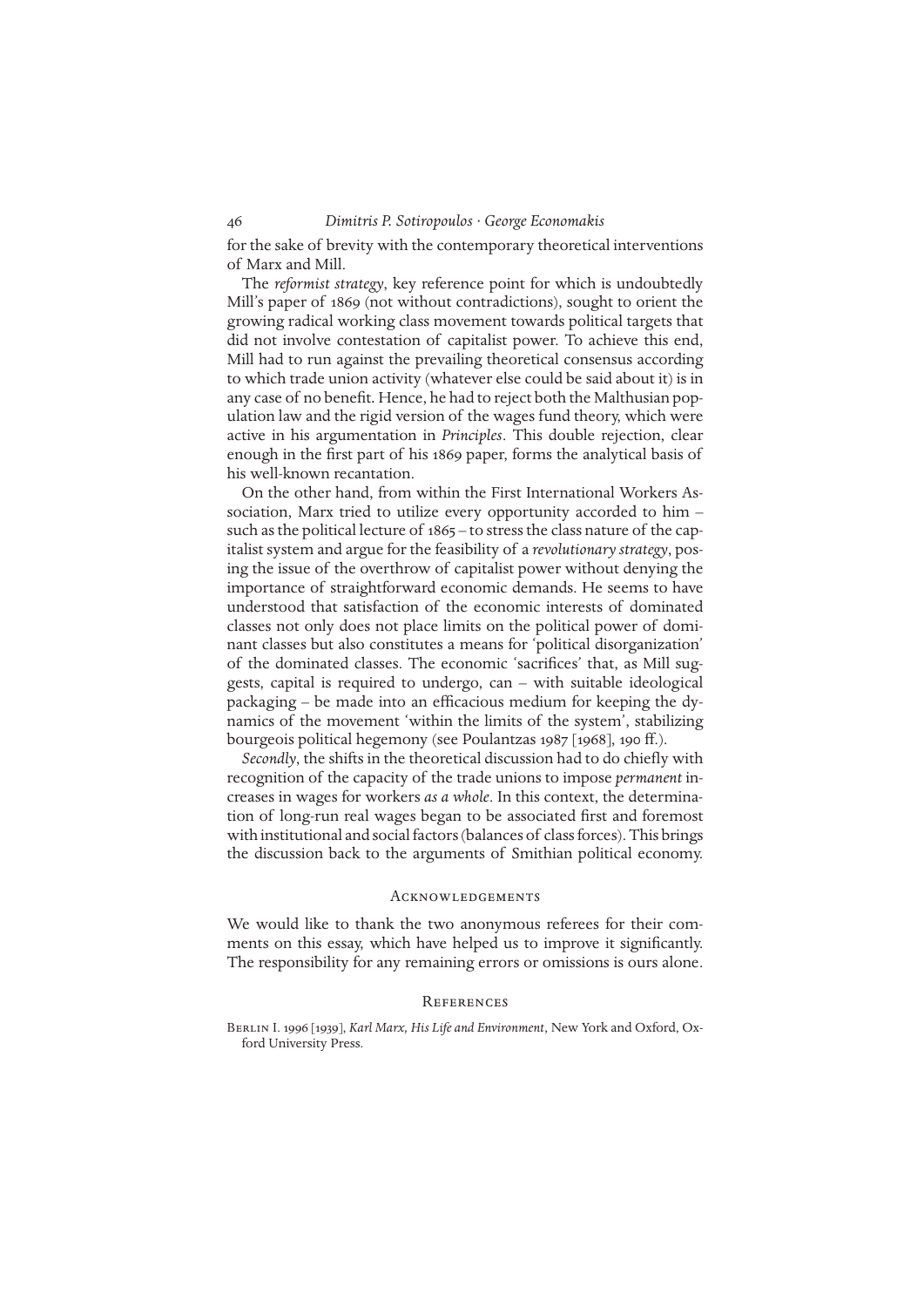- *On Mill's Recantation and Some Notes on Marx's Theoretical Intervention* 47
- Bharadwaj K. 1978, «The Subversion of Classical Analysis: Alfred Marshall's Early Writing on Value», *Cambridge Journal of Economics*, 2, 253-271.
- Biagini E. 1987, «British Trade Unions and Popular Political Economy, 1860-1880», *The Historical Journal*, 30, 4, 811-840.
- BREIT W. 1967, «The Wages Fund Controversy Revisited», *Canadian Journal of Economics and Political Science*, xxxiii, 4, 509-528.
- Brewer A. 2002, «The Marxist Tradition in the History of Economics», *History of Political Economy*, Annual Supplement to vol. 34, 361-377.
- Clements R. V. 1961, «British Trade Unions and Popular Political Economy 1850- 1875», *The Economic History Review*, New Series, 14, 1, 93-104.
- Davanzati G. F. 2002, «Wages fund, high wages, and social conflict in a classical model of unemployment equilibrium», *Review of Radical Political Economics*, 34, 463-486.
- Dobb M. 1975 [1973], *Theories of Value and Distribution since Adam Smith*, Cambridge, Cambridge University Press.
- Economakis G. and Sotiropoulos D. 2006, «Wages in Marx: An inquiry of Marxian argumentation in *Capital*», *Theseis*, 95, 109-125 [in Greek].
- Ekelund R. B. 1976, «A Short-Run Classical Model of Capital and Wages: Mill's Recantation of the Wages Fund», *Oxford Economic Papers*, 28, 1, 66-85.
- EKELUND R. B. and KORDSMEIER W. F. 1991 [1981], «J. S. Mill, Unions, and the Wages Fund Recantation: A Reinterpretation – Comment», *Quarterly Journal of Economics*, 96, 3, 531-541; repr. in J. C. Wood (ed.), *John Stuart Mill, Critical Assessments*, London and New York, Routledge.
- Evans M. 1989, «John Stuart Mill and Karl Marx: Some Problems and Perspectives», *History of Political Economy*, 21, 2, 273-298.
- FORGET E. 1992, «J. S. Mill and the Tory School: The Rhetorical Value of the Recantation», *History of Political Economy*, 24, 1, 31-59.
- Garegnani P. 1983, «The Classical Theory of Wages and the Role of Demand Schedules in the Determination of Relative Prices», *American Economic Review*, 73, 2, 313.
- 1984, «Value and Distribution in the Classical Economists and Marx», *Oxford Economic Papers*, 36, 291-325.
- Harcourt G. 1972, *Some Cambridge Controversies in the Theory of Capital*, Cambridge, Cambridge University Press.
- Hobsbawm E. 1952, «The Machine Breakers», *Past and Present*, 1, 57-70.
- 1996 [1975], *The Age of Capital*, New York, Vintage Books.
- HOLLANDER S. 1968, «The Role of Fixed Technical Coefficients in the Evolution of the Wage-Fund Controversy», *Oxford Economic Papers*, 20, 3, 320-341.
- 1983, «On the Interpretation of Ricardian Economics: The Assumptions Regarding Wages», *The American Economic Review*, 73, 2, 314-318.
- 1987, *Classical Economics*, Oxford and New York, Blackwell.
- Kurer O. 1998, «Mill's Recantation of the Wages-Fund Doctrine: Was Mill Right, After All?», *History of Political Economy*, 30, 3, 515-536.
- Lapides K. 2002, «Marx's Doctrine of Wage Labor», *Science & Society*, 66, 2, 256-263.
- Mandel E. 1971, *The Formation of the Economic Thought of Karl Marx: 1843 to Capital*, New York, Monthly Review Press.
- 1980, *Long Waves of Capitalist Development*, Cambridge University Press.
- Marx K. 1898, *Wages, Price and Profit*, available at http://www.marxists.org/archive/ marx/works/1865/value-price-profit/index.htm.
- Marx K. and Engels F. 1865, *Correspondence*, available at http://www.marxists.org/ archive/marx/letters/subject/organisation.htm.
- Milios J. and Dimoulis D. and Economakis G. 2002, *Karl Marx and the Classics, An Essay on Value, Crises and the Capitalist Mode of Production*, England, Ashgate.